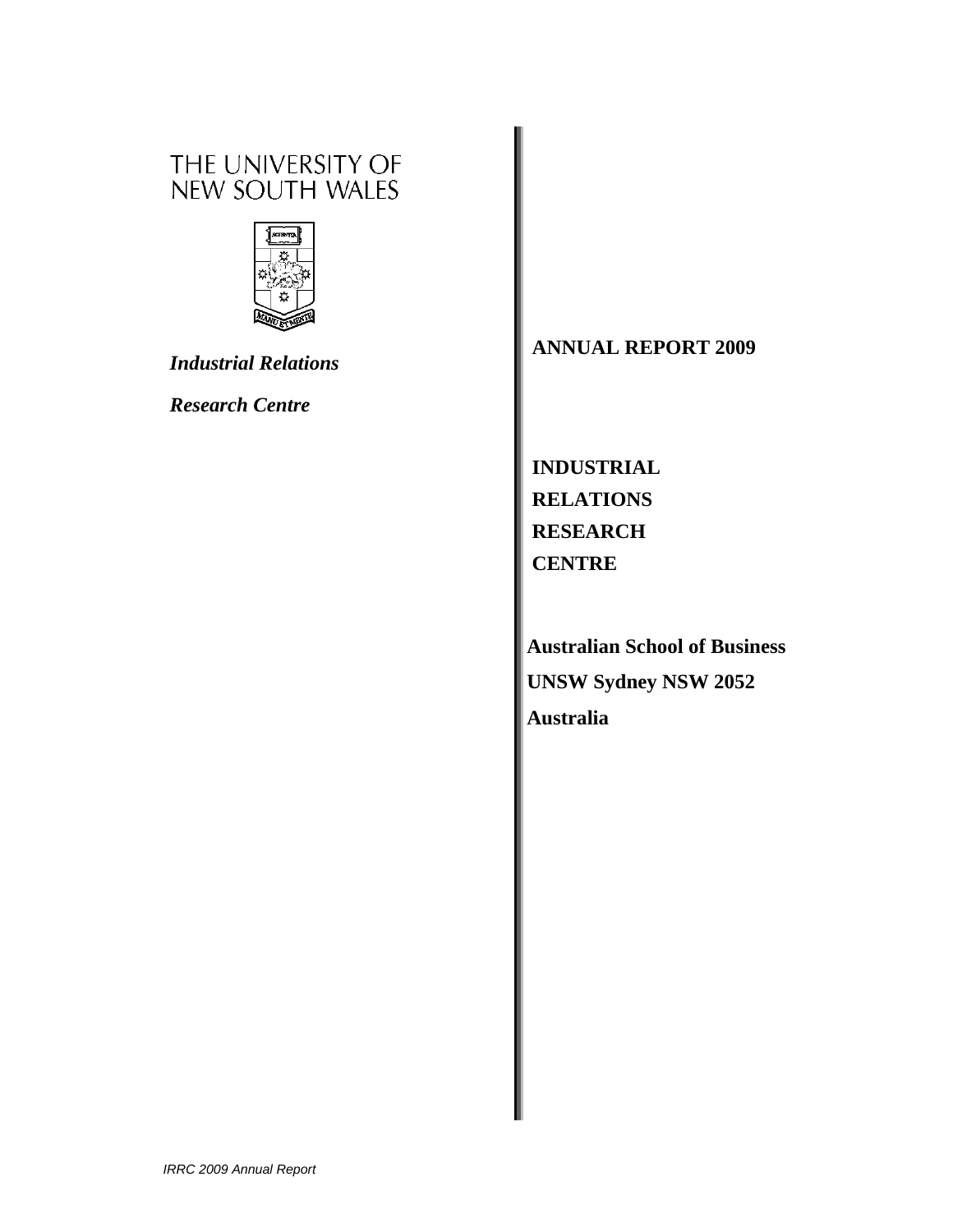| 3. IRRC MANAGEMENT AND ADVISORY COMMITTEE REPORTS 2009 7                           |
|------------------------------------------------------------------------------------|
|                                                                                    |
|                                                                                    |
|                                                                                    |
|                                                                                    |
| 4.1 Visitors and Associates from outside the School of Organisation and Management |
| 10                                                                                 |
|                                                                                    |
|                                                                                    |
|                                                                                    |
| 6.2 Academic and Professional Seminar Presentations by IRRC Associates  14         |
|                                                                                    |
| 8. CENTRE PUBLICATIONS AND PUBLICATIONS BY CENTRE ASSOCIATES 2008  15              |
|                                                                                    |
|                                                                                    |
|                                                                                    |
|                                                                                    |
| 9 IRRC STATEMENT OF FINANCIAL PERFORMANCE -YEAR ENDED 31 DEC 200922                |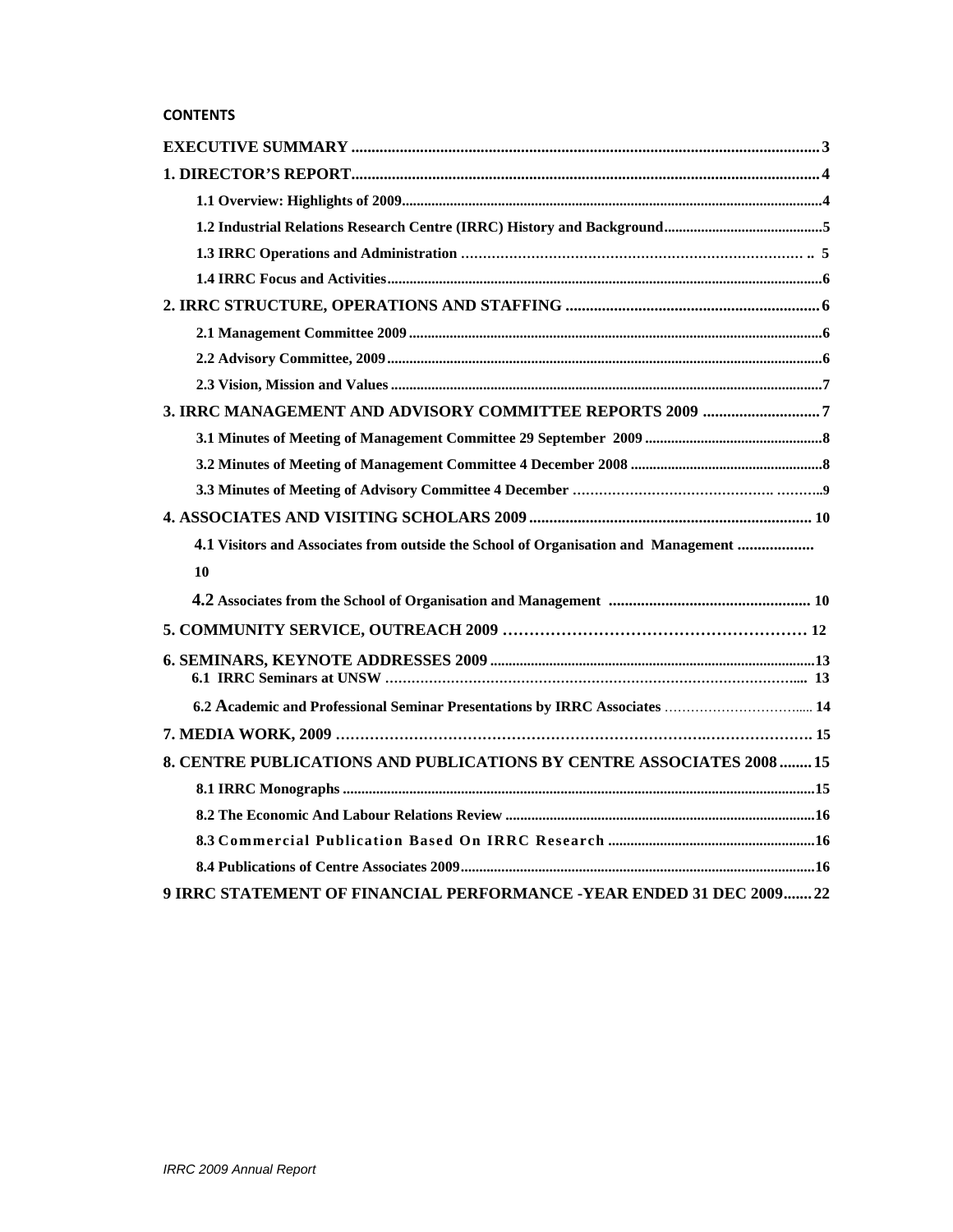# **EXECUTIVE SUMMARY**

This Report summarises the history of the Industrial Relations Research Centre (IRRC) and overviews Centre activities for the year 2009. Among the latter, the most significant include:

- Participation in a favourable University Review of the Centre, and development of a fiveyear Plan for 2008-2012;
- Creation of a new Advisory Committee;
- Onging relationship with the Transport and Logistics Centre;
- Outreach activities; including a joint community forum with the University of Western Sydney on the *Fair Work Act*;
- Maintenance of a social justice orientation, expressed through the preparation of government reports, submissions and expert witness statements;
- Centre-based research projects and publications; including commercialization of a skills recognition tool;
- The Centre's role in producing *The Economic and Labour Relations Review (ELRR)*;
- Collaborations with Australian and international scholars; and
- Participation in a range of local, national and international conferences and symposia.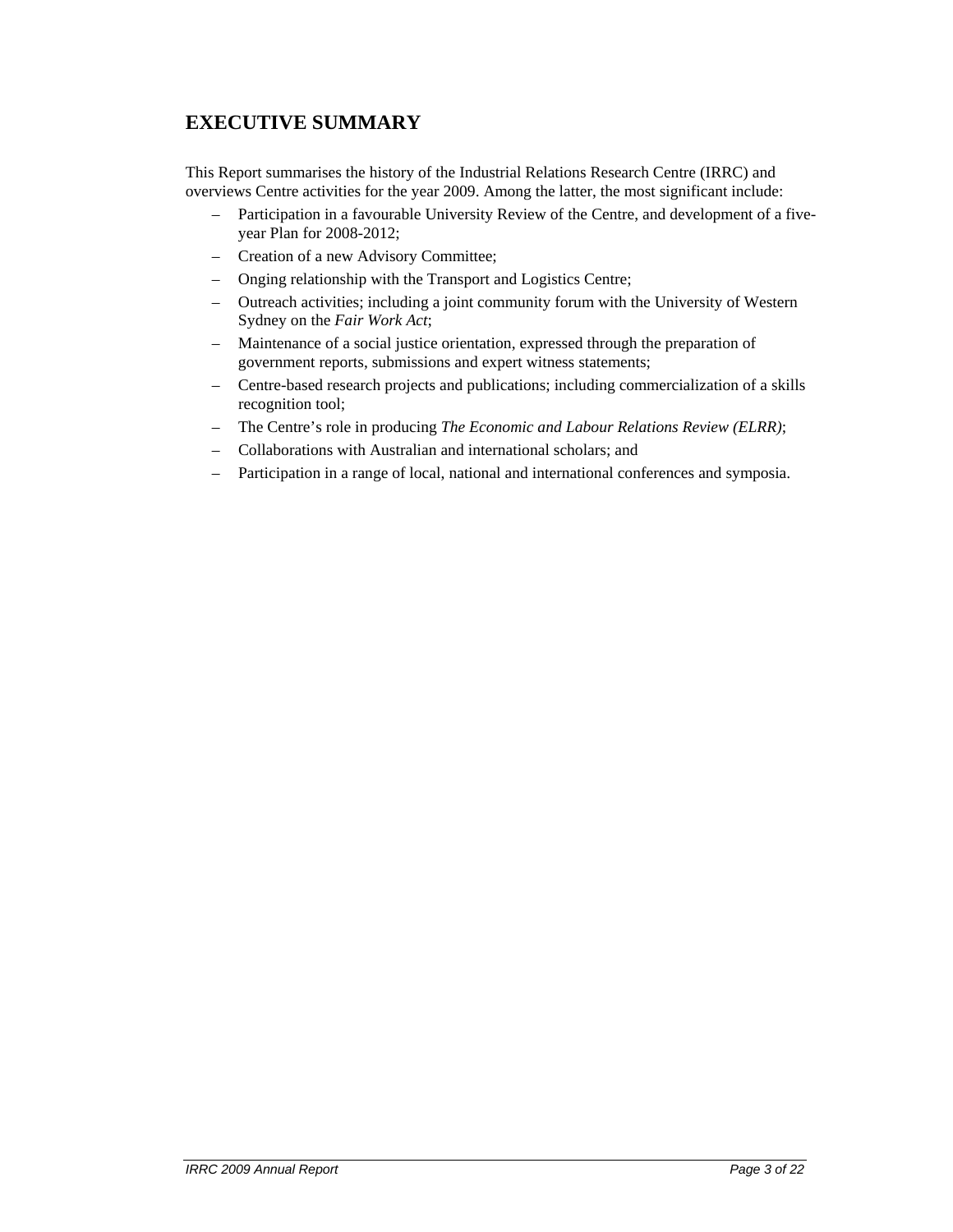# **1. DIRECTOR'S REPORT**

#### **1.1 OVERVIEW: HIGHLIGHTS OF 2009**

The Industrial Relations Research Centre's overarching goal continued to be to apply scholarly expertise to analysing the impacts of regulatory change and workplace innovation from a perspective of worker wellbeing, labour rights, diversity and equity and the management of intangible assets, including the conservation and interpretation of industrial heritage.

In 2009 the Dean of the Australian School of Business commissioned a review of the IRRC by the School of Organisation and Management, with a view to resetting research directions. The School Review Committee advised that:

- The IRRC is performing as a self-supporting research centre with distinctive mission and different composition from that of any school in the university;
- Its research agenda is experiencing a renewal at national and international level;

In 2008 the main source of Centre funds came from stakeholder, the Transport and Logistics Centre (TALC), a Commonwealth and NSW Government initiative aimed at building capability in the Transport and Logistics industry. TALC Director Dr Daryll Hull is a Visiting Professor in the IRRC and member of its Management Committee. In 2009 he worked with Centre Associates in preparatory and exploratory work, leading towards the objective of grant-funded project(s).

The Centre maintained and extended its local and international research linkages, through Associates' national and overseas conference attendance, the Visiting Scholars program and collaborations in developing new funded research projects. The Centre's outreach and community engagement program took the following forms:

- A public forum on the Far Work Act in August 2009, and public seminars;
- Production of government reports, appearances before government inquiries;
- Pursuit of new links with Industry Partners and work with existing Industry Partners;
- Public commentary and background briefings to media sources;
- Invited keynote and panel addresses by Centre Associates;
- Commercial activities, including the production of research outcomes in formats accessible to practitioners.

The IRRC continued to collaborate with the Centre for Applied Economic Research in producing *The Economic and Labour Relations Review (ELRR)*, providing editorial, desktop work and administrative services for this journal, securing contracts with key on-line indexers and publishers and securing its B-level ranking in the BARDsNET and ERA lists.

IRRC Associates Associate Professor Peter Sheldon and Joellen Riley have assigned to the IRRC all copyright proceeds from the sale of their 2008 book *Remaking Australian Industrial Relations*, CCH, Sydney. This book was produced out of a 2008 public forum and special issue of *ELRR*, produced at a time when the new federal industrial relations system was under development. In 2009 a further forum was undertaken to evaluate the *Fair Work Act* in the first stages of its implementation.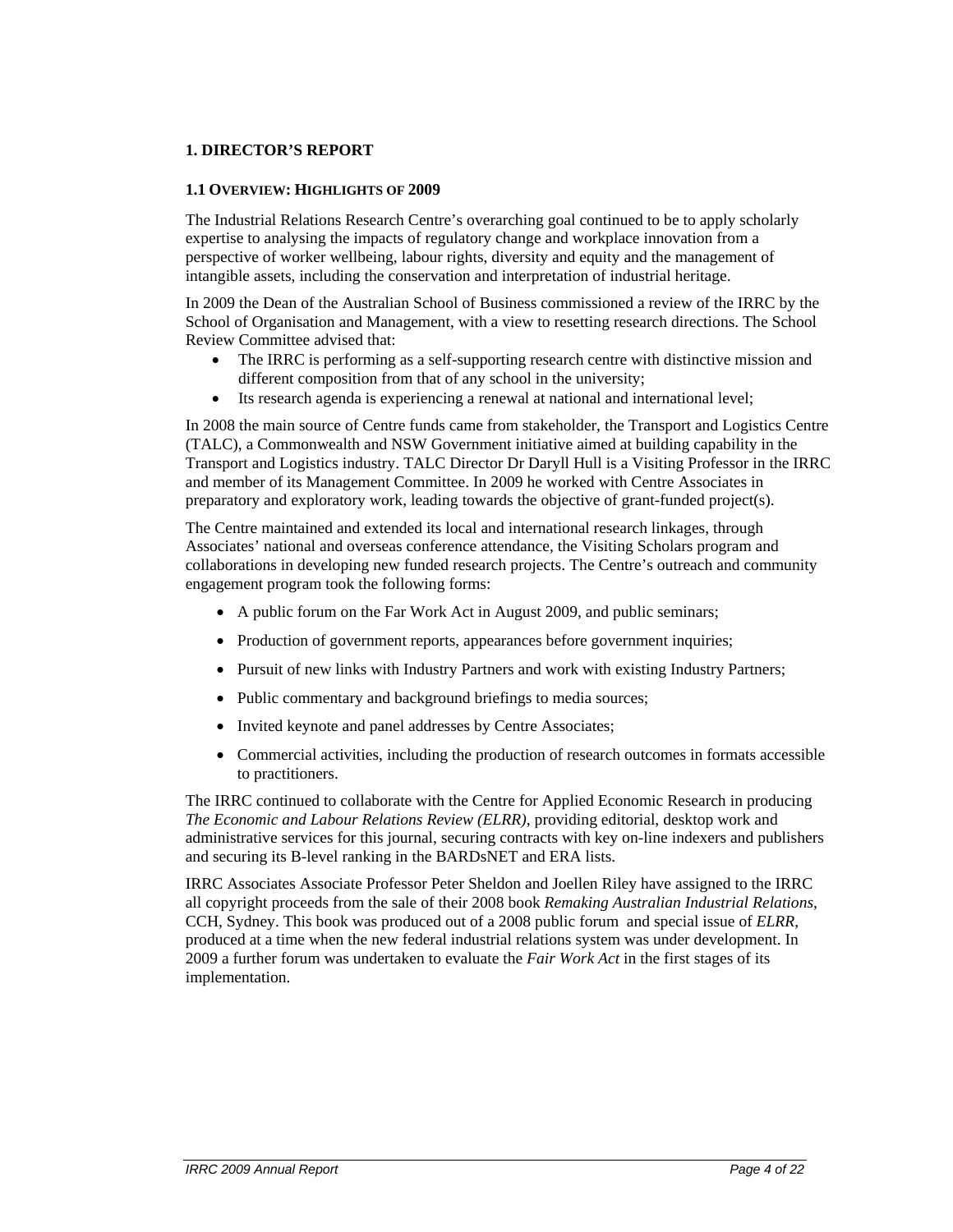# **1.2 IRRC HISTORY AND BACKGROUND**

The Industrial Relations Research Centre (IRRC) of the University of New South Wales is the oldest research centre of its type in Australia having been established by Professor John Niland in 1980, with the aid of a Federal Government General Development Grant.

The IRRC was originally established to:

- (i) provide focus for and to stimulate research into industrial relations, human resource management and organisational studies;
- (ii) facilitate publication of research results and their application to enhance industrial relations practice, human resource management and organisational innovation
- (iii) sponsor projects in applied research the results of which are designed to inform public debate and policy making.

By fostering interdisciplinary links among scholars and by working with public and private sector organisations, the Centre seeks to influence community attitudes, government strategies and a legislation in Australia and NSW. It supports and promotes research activities and outcomes and enhances the University's reputation as a leading research institution.

Its distinctiveness rests firstly, in its focus on providing scholarly expertise that can be applied to the practicalities of regulatory change and workplace innovation, and secondly, in its orientation towards worker wellbeing, labour standards and the management of intangible assets, ranging from skills to the cultural heritage associated with industry. The Centre has a growing focus on three fields within the transport industry - safety, non-standard employment and skill.

# **1.3 IRRC OPERATIONS AND ADMINISTRATION**

The Centre is self-sufficient and independent. Although it has considerable membership overlap with the School of Organisation and Management and has a close working relationship with the Centre for Applied Economic Research, the IRRC also draws its Associates from other parts of the university and from universities and organizations in Australia and overseas.

In August 2009, long-standing IRRC Director Lucy Taksa resigned, having accepted a Chair and a position as Head of Department in the School of Business at Macquarie University. Professor Michael Quinlan accepted appointment as Director, a position he had first held in the late 1990s. Professor Steve Frenkel joined the Management Committee in his role as Head of the School of Organisation and Management.

A new Advisory Committee was constituted, consisting of senior academics from outside UNSW, as well as leading IR, HR and Management practitioners. To provide continuity, Professor Taksa accepted the position of Chair. The Committee's inaugural meeting was held in December 2009.

During 2009, the IRRC remained on a sound operational and financial footing. This was largely a result of an ongoing collaborative research arrangement, with the Transport and Logistics Centre (TALC). This arrangement, which commenced in 2008, is based on a contract managed through the Grants Management Office of UNSW, and gives the IRRC a presence in the Sydney CBD. The Director of TALC is a member of the IRRC Management Committee. The two Centres share an Administrative Officer, Mr Jason Antony who also undertook the editorial, desktop work and distribution of *The Economic and Labour Relations Review (ELRR)*, working with its four Executive Editors, all of whom are IRRC Associates.

In 2009, the IRRC moved into new premises in the Quadrangle Building, shared with KAREC the Korea-Australasia Research Centre, provided by the Australian School of Business. This provides office space, including for a Visitor, and two meeting rooms, one equipped with electronic facilities.

# **1.4 IRRC FOCUS AND ACTIVITIES**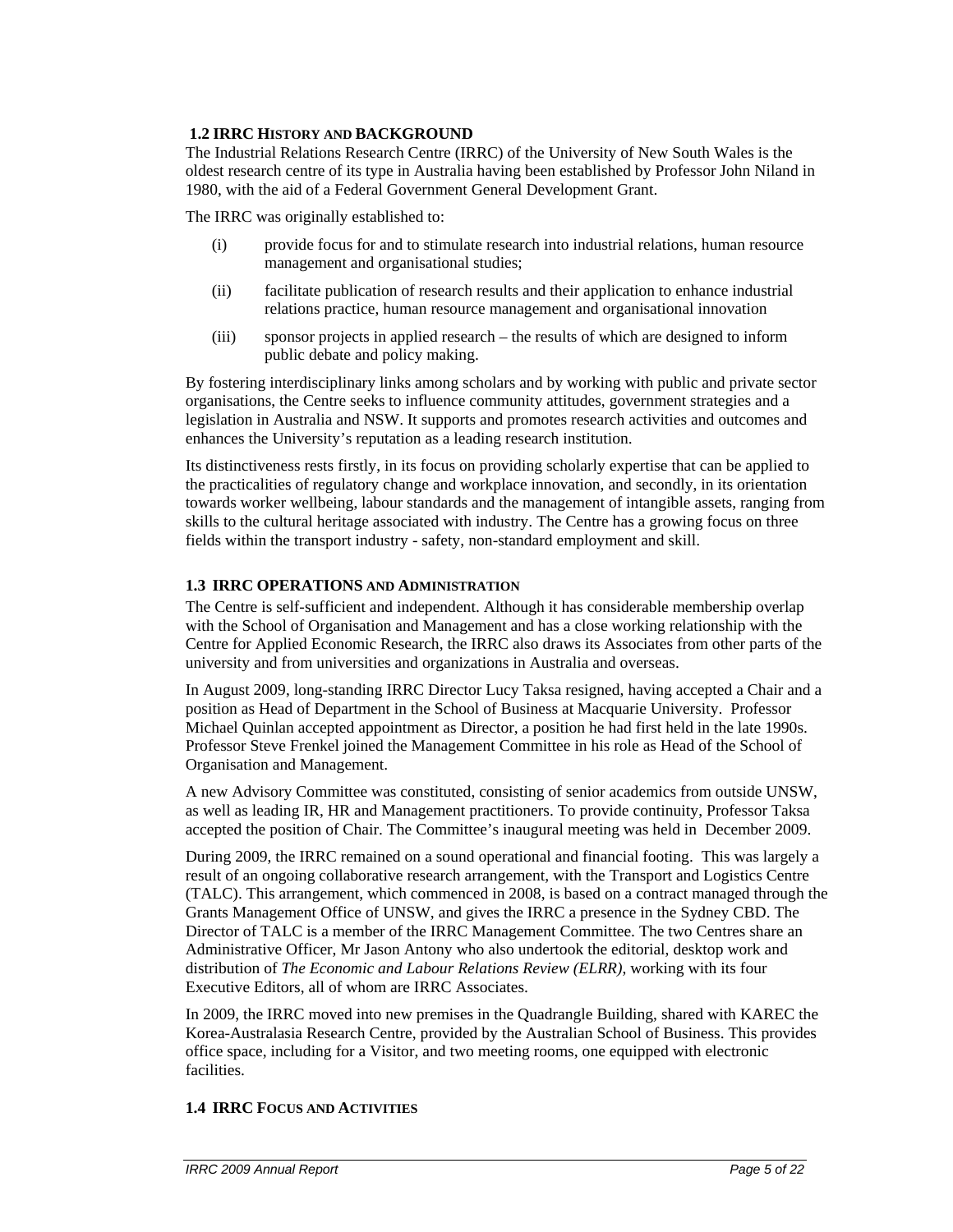The Centre's focus and activities in 2009 were on maintaining cross-disciplinary and crossinstitutional research and community service links and activities, bringing together academics across schools, faculties and universities, nationally and internationally, in the fields of:

- Occupational health and safety;
- Industrial relations system changes and their impacts;
- Skills recognition and development, particularly in the service sector and in the transport industry;
- Precarious employment;
- Gender pay equity;
- Workplace diversity;
- Labour history;
- Sustainable workforce management.

#### **2. IRRC STRUCTURE, OPERATIONS AND STAFFING**

The IRRC's Director and a Deputy Director report to a Management Committee and who receive guidance from members of an Advisory Committee. The Centre also relied on a part-time administrative officer working under a staff-sharing arrangement between the Transport and Logistics Centre and the IRRC.

#### **2.1 MANAGEMENT COMMITTEE**

- Professor John Piggott, Associate Dean, Research, Australian School of Business (Chair); Associate Professor Lucy Taksa, Director (to August), School of Organisation and Management ;
	-
- Professor Michael Quinlan, Director (from August) School of Organisation and Management;
- Adjunct Professor Daryll Hull Managing Director, The Transport and Logistics Centre; Professor Steve Frenkel, Head, School of Organisation and Management;
- Professor Dubravka Cecez-Kecmanovic , School of Information Systems and Management (appointed May 2008);
- Associate Professor Peter Kriesler, School of Economics and Deputy Director, Centre for Applied Economic Research;

Associate Professor Peter Sheldon, School of Organisation and Management; Dr Anne Junor, Deputy Director (ex officio)*.* 

#### **2.2 ADVISORY COMMITTEE, 2009**

A new Advisory Committee held its first meeting in December 2009. The following people kindly accepted nomination:

Prof Lucy Taksa (Head, School of Business, Macquarie University) - Chair Ms Juliet Bourke (Partner, Aequus Partners)

- Mr Peter Cappie-Wood (Citigroup Regional Human Resources team leadership development; building the talent pipeline for Citi in Asia Pacific)
- Mr John Cairns (First Assistant Secretary, Ministerial Support Unit, Department of Prime Minister and Cabinet)
- Emeritus Professor Geoff Harcourt (Faculty of Economics UNSW and Jesus College Cambridge)
- Mr Tim Harcourt (Chief Economist, Austrade, Airport Economist, *AFR*)
- Mr Mark Morey (Senior Industrial Officer, Unions NSW)
- Mr Brett Reed (Program Director, Transport and Logistics Centre)
- Ms Mairi Steele (Acting Director, Equal Opportunity for Women in the Workplace Agency)
- His Honour Justice Lance Wright QC (Industrial relations Consultant, former President of IRC of NSW)

## **2.3 VISION, MISSION AND VALUES**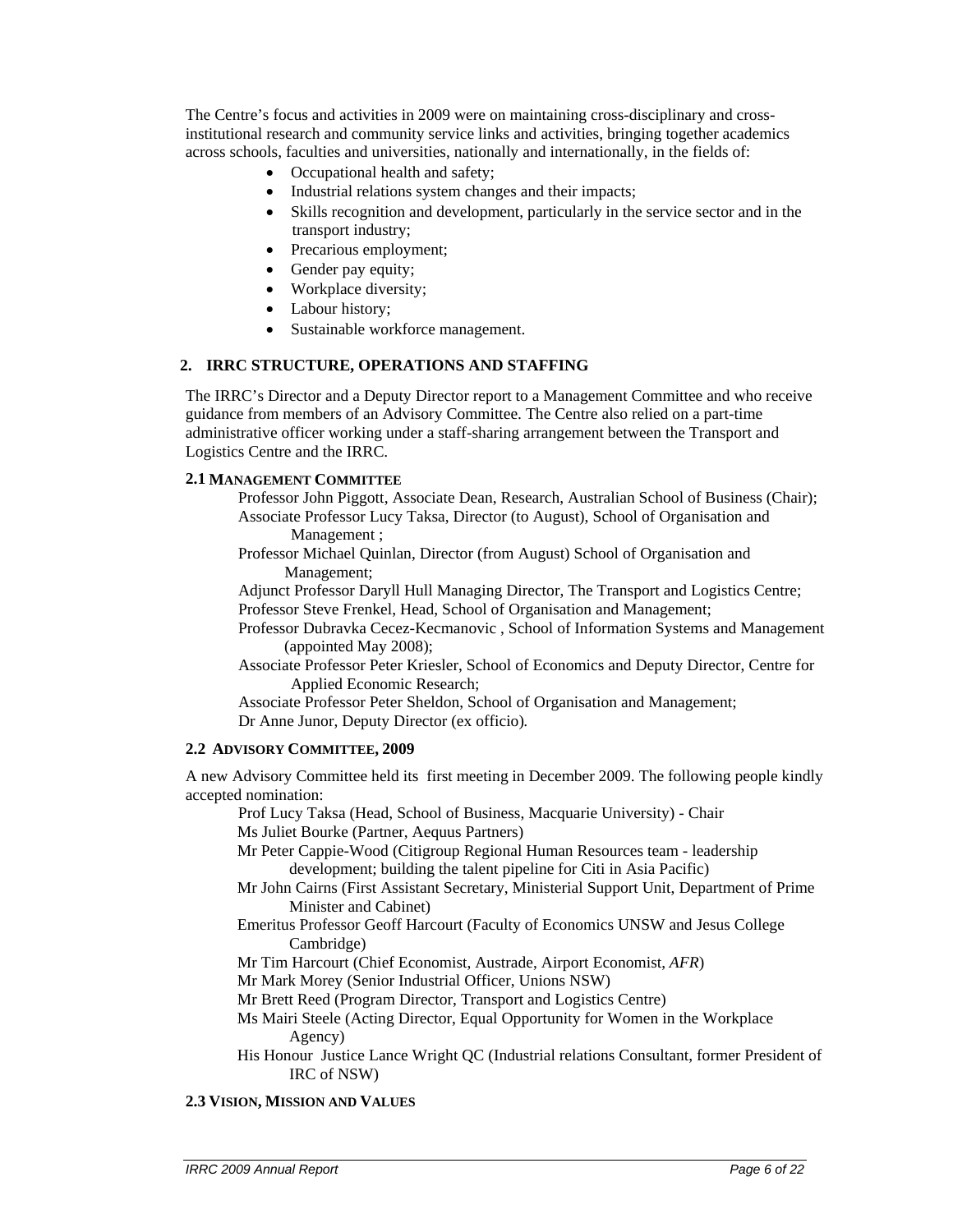The Vision, Mission and Values statements, produced in 2004, continue to inform IRRC operations, activities and projects.

#### *VISION*

To generate and publicise multidisciplinary research that promotes innovative and ethical practices in the workplace and contributes to effective regulation.

#### *MISSION STATEMENT*

To be a leading source of authoritative analysis, and to influence policy and practice in the fields of employment and management in the Asia-Pacific region.

### *VALUES*

#### *INTERDISCIPLINARITY*

The IRRC supports both qualitative and quantitative research, and aims to bring together insights from a range of disciplinary fields.

#### *PARTNERSHIP*

The IRRC collaborates with other UNSW Research Centres, with researchers at other universities, and with industry, government, unions and community organisations in order to initiate, fund and disseminate research.

#### *SCHOLARSHIP*

The IRRC promotes high standards of scholarship, undertakes research training and acts as a community resource for authoritative comment on employment, work, management and organisational change.

#### *EQUITY, DIVERSITY AND SOCIAL JUSTICE*

Through its members, projects and educational activities the IRRC promotes equity and social justice in the work place.

#### *ETHICS*

The IRRC is committed to high ethical standards of in research and promotes ethical management policies and practices.

#### *INNOVATION*

The IRRC encourages innovative methods of research and research training, fosters the quest for novel funding sources, and sponsors publications that encourage innovative workplace practices.

#### *SUSTAINABILITY*

The IRRC promotes research in sustainable employment practices and seeks to foster research training in order to develop a new generation of competent researchers

#### *PRACTICALITY*

The IRRC supports research that has direct practical application.

#### *OUTREACH*

IRRC members seek to reach a wide audience of practitioners and policy-makers in order to promote progressive workplace practices.

#### **3. IRRC MANAGEMENT COMMITTEE REPORTS 2009**

Two Management Committee meetings were held in 2009, and the decisions of these meetings are included in summary below.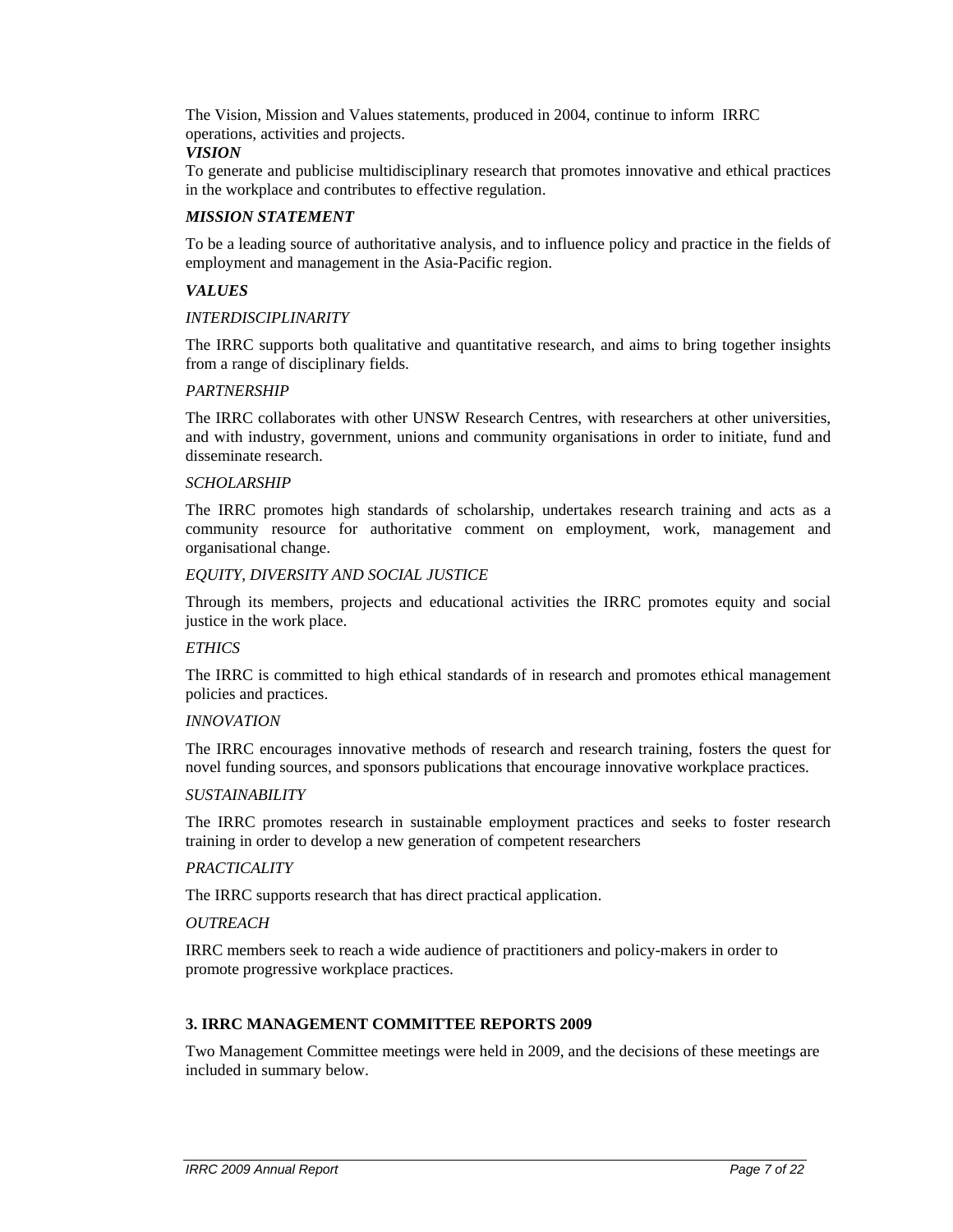#### **3.1 MEETING OF MANAGEMENT COMMITTEE 29 SEPTEMBER 2009**

The meeting was held in the Australian School of Business Boardroom , 12 noon.

Present: Professor John Piggott (Chair), Professor Michael Quinlan, Adjunct Professor Daryll Hull, Professor Dubravka Cecez-Kecmanovic, Associate Professor Peter Kriesler, Professor Lucy Taksa, Dr Anne Junor.

Apologies: Associate Professor Peter Sheldon

- 1. The minutes of the Management Committee meeting of 16 December were **adopted** as read.
- 2. A vote of thanks was moved to Lucy Taksa for her work sterling over many years as Director of the Centre. This was carried with acclamation**.**

It was agreed to recommend the following changes to the composition of the Management Committee to the Dean:

Professor Michael Quinlan – Director (to 1 October 2010)

Associate Professor Peter Sheldon (new appointment)

3. The composition of the Advisory Committee was discussed and the Director and Deputy Director were **authorized to proceed with invitations**:

Applications from new Associates and Visitors were noted. These include:

Dr Sunghoon Kim, School of Organisation and Management

Philippa Hall Director Pay and Employment Equity Unit, New Zealand Department of Labour

Dr Celia Briar Consultant, New Zealand (formerly Massey and NZ Department of Labour)

Dr Jane Lee (requesting renewal)

Dr Youngok Kim (O & M, working with Jane Lee on qualitative research) Professor Michael O'Donnell, Professor Michael Hess and Dr Denise Fafui, ADFA Collaboration with colleagues from ADFA Department of Business was welcomed

# **3.2 MEETING OF MANAGEMENT COMMITTEE 4 DECEMBER 2009**

- A. New management Committee members were cordially welcomed: Professor Steve Frenkel, Associate Professor Peter Sheldon.
	- B. Presentation by Professor Daryll Hull: Relationship between the IRRC and the Transport and Logistics Centre
		- TALC is a Commonwealth and NSW Government initiative aimed at building capability in the Transport and Logistics (T&L) industry. It has a history of support for the IRRC dating back to the 2006 commissioning of an annotated bibliography for the TILIS web portal. Research collaboration in 2008 included participation in a Faculty Research Grant funded project , that led to two ARC grant applications, including a promising aerospace capability project due for submission in 2010. -
		- ‐ In 2009 Prof Hull worked with IRRC Management Committee member Prof Dubravka Cecez-Kecmanovic, leading a Pilot Project (the *Your Spin* initiative for Youth Online), funded by the NSW Minister for Youth, Graham West. The project investigated the use social media to consult with young people and resulted in publications.
		- ‐ Prof Hull in his role as advisor to the Australian Government in matters of workforce planning and skills in the transport and logistics sector, has been working on the development of a national maritime training strategy, and other initiatives. In 2009 Prof Hull was part of Australian delegations to the Annual International Logistics Conference in Shenzhen and to the International Transport Forum in Leipzig. He is keen for the IRRC to provide a research basis for TALC's policy advisory work.
- C. Director's Report

A report was provided on progress in implementing recommendations of the 2008 University Review of the IRRC**:**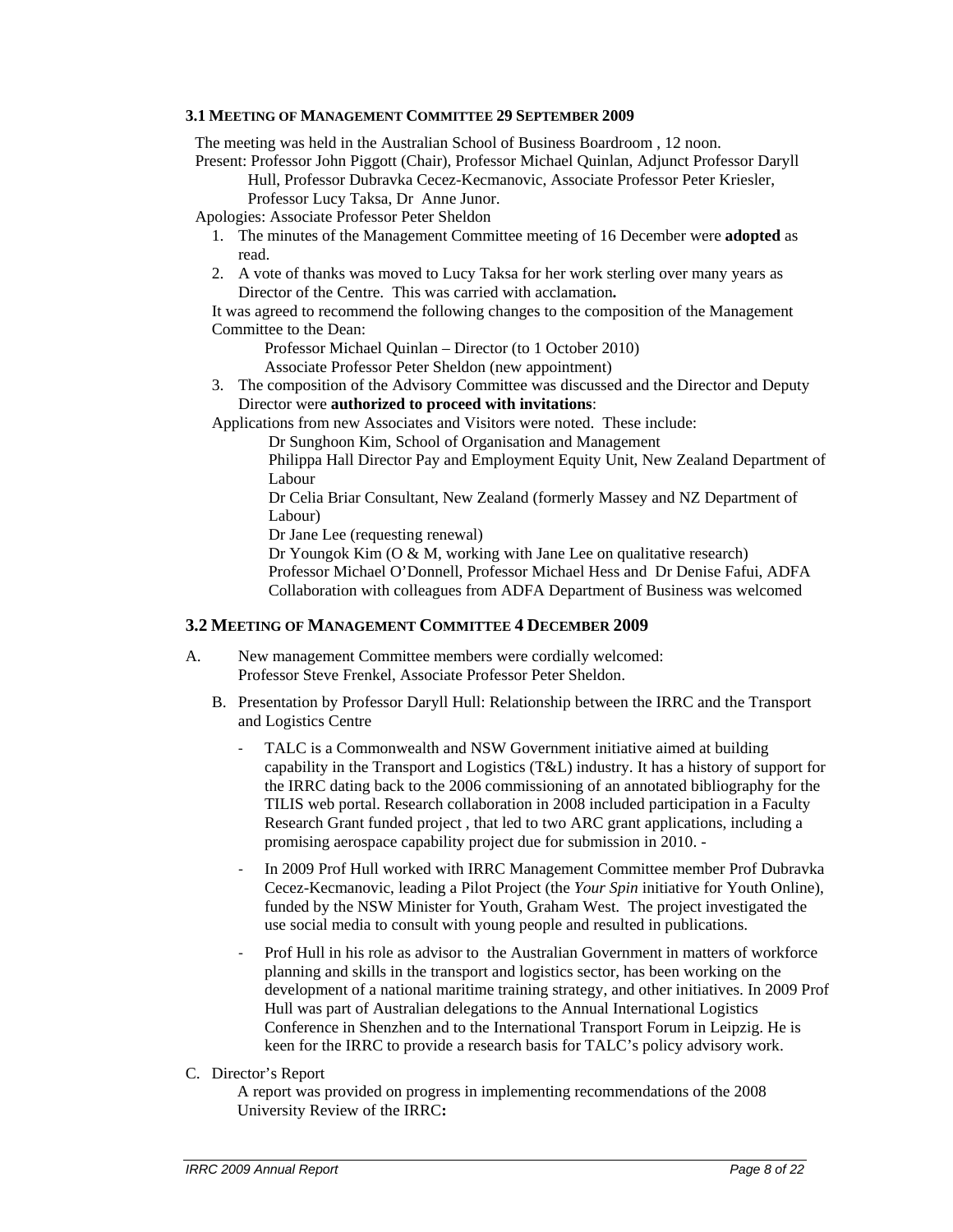The Centre's response to new climate of community interest in industrial relations is evidenced in

‐ two one –day seminars on the Fair Work Act in 2008 and 2009:

*Visions for a New Fair Work Industrial Relations System following Work Choices* 16 June 2008

- *The Fair Work Act: Promises, Potential, Protections and Pitfalls 21 August 2009* ‐ the role of the IRRC in producing three special issues of *The Economic and Labour Relations Review* on industrial relations changes*:* 
	- ‐ Volume 16(2) on WorkChoices ;
	- ‐ Volume 18(2), ''Beyond WorkChoices: Remaking Industrial **Relations'**
	- ‐ Volume 21(1), due out in 2010, on the Fair Work Act
- ‐ Publication of a book by CCH Australia, bylined to the IRRC: *Remaking Australian Industrial Relations.*

A report was tabled and presented on the recommendations of the School of Organisation and Management Committee appointed to advise the Dean on the future of the IRRC. Committee recommended that the IRRC is performing as a research centre in that has a distinctive mission and has different composition to any school in the university; its research agenda is experiencing a renewal at national and international level, it is selffunding, and that while proposals for a further new centre would be welcomed the IRRC should continue its role.

D. Deputy Director's Report

The Deputy Director tabled financial statements and reports indicating that to November**,**  \$37, 826.64 was frozen in the Accumulated Fund, outside earnings for the year were \$5,717.37, and a total of \$138,586.58 had been received in research grants, . To November there was thus a surplus of \$29,056.58.

#### **3.3 MINUTES OF ADVISORY COMMITTEE MEETING 4 DECEMBER 2009**

Present**:** Professor Lucy Taksa (Chair), Ms Juliet Bourke (Aequus Partners) **,** Mr Peter Cappie-Wood (Citigroup) **,** Mr John Cairns (Australian Public Service Commission)**,** Mr Tim Harcourt (Austrade)**,** Mr Mark Morey (Unions NSW)**,** Mr Brett Reed (TWU), Ms Mairi Steele (EOWA), Prof Daryll Hull (Transport and Logistics Centre), Professor Michael Quinlan (Director IRRC),

Prof Lucy Taksa, Chair welcomed the Committee, and time was spent in introductions. A document was tabled, setting out the history of the IRRC since 1980, its mission and focus.This document also summarised the salient points of the outcomes of the 2008 four-yearly University Review of the IRRC, and the 2009 School review of the Centre,

There was brief discussion of the following items:

- The relationship with the Transport and Logistics Centre, and the role of the IRRC in coproducing *The Economic and Labour Relations Review* (along with the Centre for Applied Economic Research)
- Outstanding priorities: how to address the fact that the Centre receives more requests to tender for contract research than it can handle.

A vote of thanks to Professors Taksa, Quinlan and Hull was carried with acclamation.

A. Activities planned for 2010

There followed an exploratory discussion of a number of activities for 2010:

(i) the possibility of hosting one or two major conferences in 2010, **w**ith government and industry participation. Possible topics considered were employment participation and management of workplace relations across international supply chains , possibly with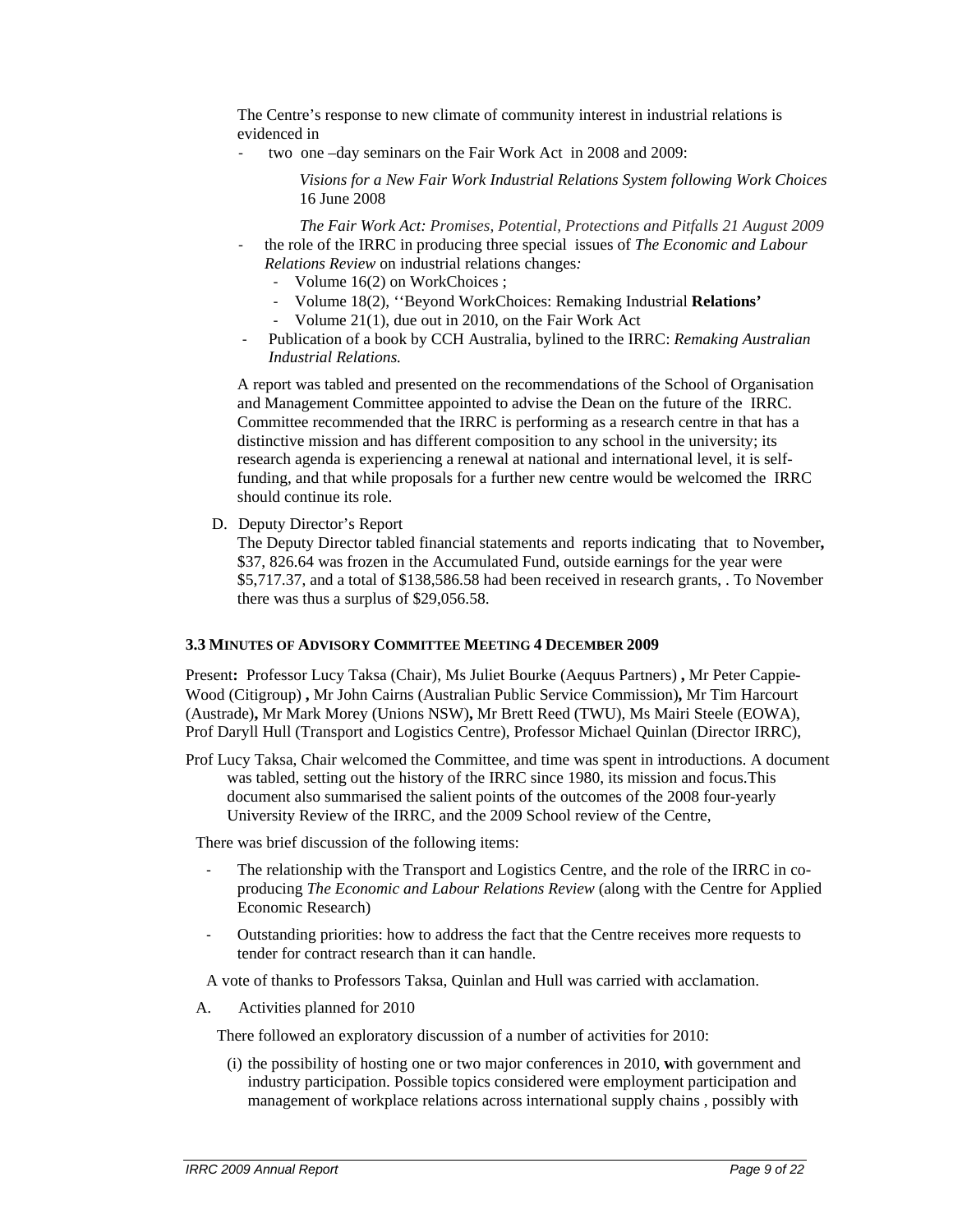KAREC (The Korean-Australian Research Centre, UNSW) and KOWIN (Korean Workplace Innovation Centre, Soeul). The second option arose from discussions in November 2009, when Associate Professor Peter Sheldon and Dr Sunghoon Kim organised a tour of four disparate worksites for a delegation from KOWIN (Korean Workplace Innovation Centre, Soeul, a subsidiary of the Korean Labour Institute). The IRRC and KAREC (The Korean-Australian Research Centre, UNSW) organised a morning tea for the delegation, at which there was an exchange of ideas about Korean research on the role of skill training in enhancing workplace productivity, and the possibility of future collaboration in researching the management of workplace relations across international supply chains.

- (ii) A linkage grant application Retention or aircraft maintenance skills capability
- (iii) A further Linkage grant application Skills and career paths transport drivers and personal carers .
- (iv) Use of the Judith Miller Memorial Fund to produce web version of *Spotlight: A Skills Identification Tool*
- (v) Visitor applications: Alison Barnes, John O'Brien, Celia Briar
- B. Main Agenda item: Role of Advisory Committee

The Committee was provided with considerable documentations, such as the 2008 Annual Report and a list of Centre activities and publications by associates in 2009.

As this was the first meeting of the Advisory Committee, the rest of the meeting was spent in spent discussion of the role of the IRRC and of the Advisory Committee.

# **4. ASSOCIATES AND VISITING SCHOLARS 2009**

#### **4.1 VISITORS AND ASSOCIATES FROM OUTSIDE THE SCHOOL OF ORGANISATION AND**

#### **MANAGEMENT**

**Professor Lucy Taksa**, Head of School of Business, Macquarie University, is a labour historian and diversity management theorist - research interests include labour heritage policy, the role of migrant women, , diffusion of scientific management in Australia, and anti-discrimination practice **Dr Alison Barnes** University of Western Sydney – research interests include call centres work process, skill, resistance, union strategy

**Dr Ruth Barton** (RMIT) public sector management and transport/communication privatisation **Associate Professor Hazel Bateman** Economics/Actuarial Studies, UNSW - *ELRR* Editorial Committee, Director of Centre for Pensions and Superannuation - - research interests

**Dr Celia Briar**, Human Rights Commission/Workplace Wellbeing, NZ – research interests include health, safety, pay equity

**Dr Denise Faifua**, School of Business, ADFA – research in a range of HRM fields Professor Peter Fairbrother RMIT

**Dr Doug Fraser**, ADFA – research interests include deskilling patterns and the links between skill and productivity

**Dr Soheyla Gholamshahi** (Community sector) – research interests include gender and ethnicity **Dr Dimitria Groutsis** (Work and Organisation Studies, Sydney) research interests include migrant women's work.

**Philippa Hall**, former Director Pay and Employment Equity Unit NZ Dept of Labour –research and publications on pay and employment equity, occupational segregation

**Professor Michael Hess**, Head of School of Business, Australian Defence Force Academy (ADFA) – research interests include Asia-Pacific employment relations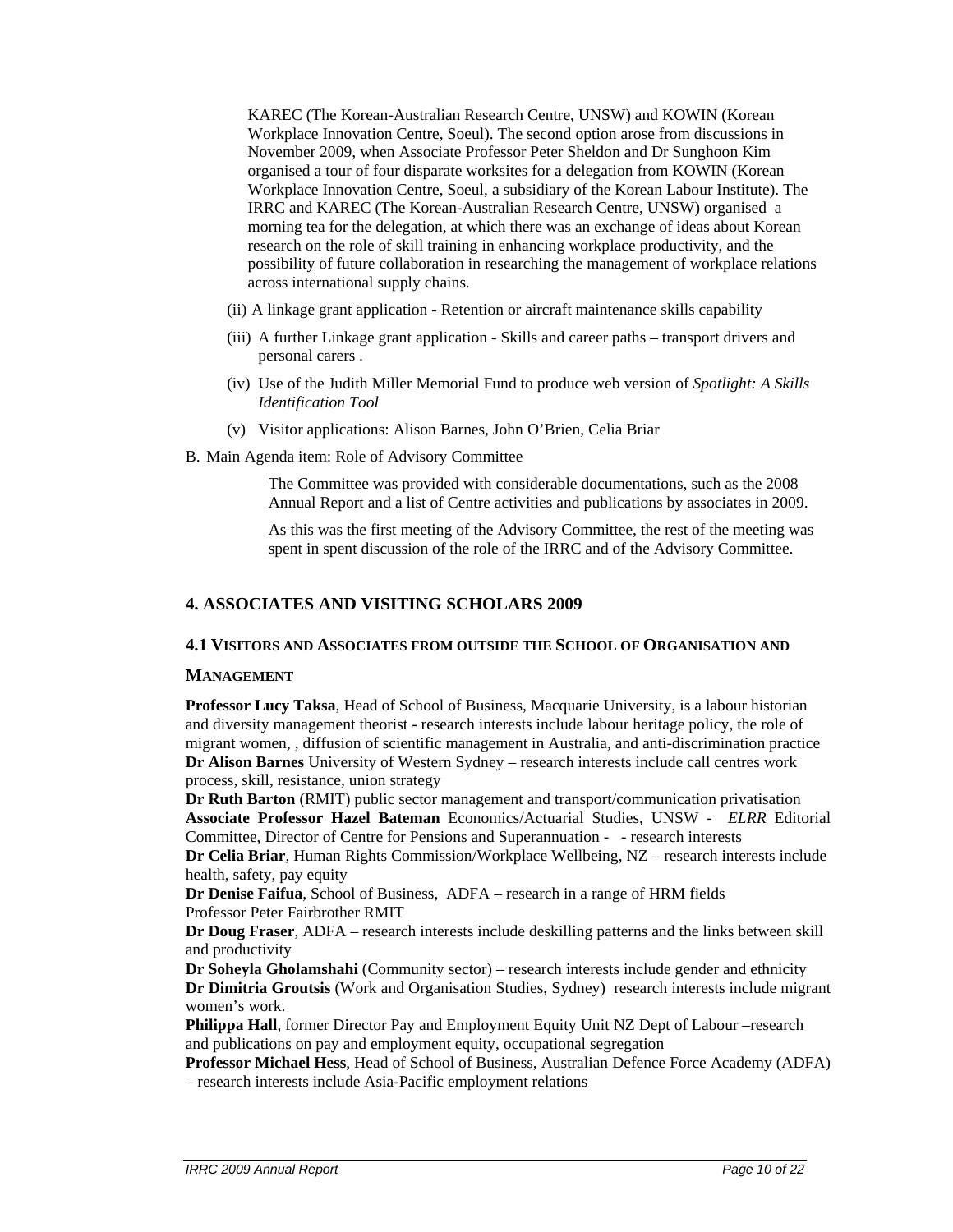**Dr In Jun** (Yeungnam University) – research interests include employer organsiations and industrial relations in Korea

**Dr Sam Kovacevic** (UNSW/Monash University) – research interests include interlocking directorships and executive remuneration;

**Dr Jane Gyoung Sook Lee** – research interests include Korean women and work **Dr Joanna Michalak** (University of Lodz) – research interests include management and leadership

**Professor Michael O'Donnell**, Professor of Human Resource Management, ADFA – research interests include public sector, performance management, high performance work systems **Professor Joellen Riley** (Law, Sydney) - Editorial Committee of *ELRR*

**Dr Carol Russell** Learning and Teaching Fellow, Faculty of Engineering – research interests are in the fields of tertiary learning and teaching

**Dr Louise Thornthwaite** (Law) – research interests include IR, HR, employer associations, discrimination law and employment law

Professor **Charles Woolfson**, on *ELRR* Editorial Committee – research interests include labour standards, labour inspection, working environment, trade unions, industrial relations, labour migration, racism and xenophobia viewed within a framework of wider political economy and EU and national regulatory regimes; recent empirical studies have been on the new EU Member States in the context of European integration

**Professor Michael Quinlan**, IRRC Management Committee member, and a former IRRC Director, is a labour historian and theorist of precarious employment, who has had a strong policy impact in Australia through his work on migrant labour and OHS regulation, most recently in the transport industry;

**Associate Professor Peter Sheldon** researches in industrial relations and is on the Editorial Committee of *ELRR*. Associate Professor Sheldon has been responsible for the IRRC's role in public and scholarly debate over the emergence of a new national IR system, and for visits by distinguished colleagues from the Universities of Milan and BiCocca Milan;

**Associate Professor John O'Brien** is the author of a range of IRRC-badged publications on university and public sector industrial relations, particularly a UK-Australian study of the workplace impacts of new public management;

**Dr Diane Fieldes** researches in labour history and equal pay;

**Dr Ian Hampson** researches skill policy and training systems from an international perspective and has provided theoretical underpinnings, and led publications, based on IRRC projects such as the New Zealand skills recognition study. He is developing new fields such as a feasibility study of retaining aircraft maintenance skills in Australia;

**Dr Sarah Gregson** is a labour historian who specializes in oral history interviews. She researches in the areas of diversity management, racism ,Australian conservatism and management studies., and is working on safety issues relating to the IRRC's aircraft maintenance skills project;

**Dr Anne Junor** – research interests include labour market segmentation; skill and precarity/flexibility; and the workplace impacts of public management change.

**Dr Sunghoon Kim** - research interests include strategic and International/ Comparative HRM **Dr Youngok Kim** –research interests include internationalisation, MNE and subsidiary performance ; International HR; Korean business and management

**Dr David Morgan** researches in organizational studies and professionalism, and has been working with Dr Hampson on a theory of skills decomposition;

**Dr Loretta O'Donnell** uses qualitative methodologies to research corporate sustainability and human capital analysis in knowledge-intensive environments, including the biotechnology industry; **Dr Carol Royal** researches corporate sustainability and HRM in professional services

organizations and has developed an approach to tracing links between human capital management and corporate performance;

**Dr Kyong-Hee Yu** researches in the field of institutional and organisational change, with implications for work and employment, pursuing three streams; institutional change in the American labour movement; changes in the professions; and immigration and work. She convenes the WERF seminars with Sarah Gregson;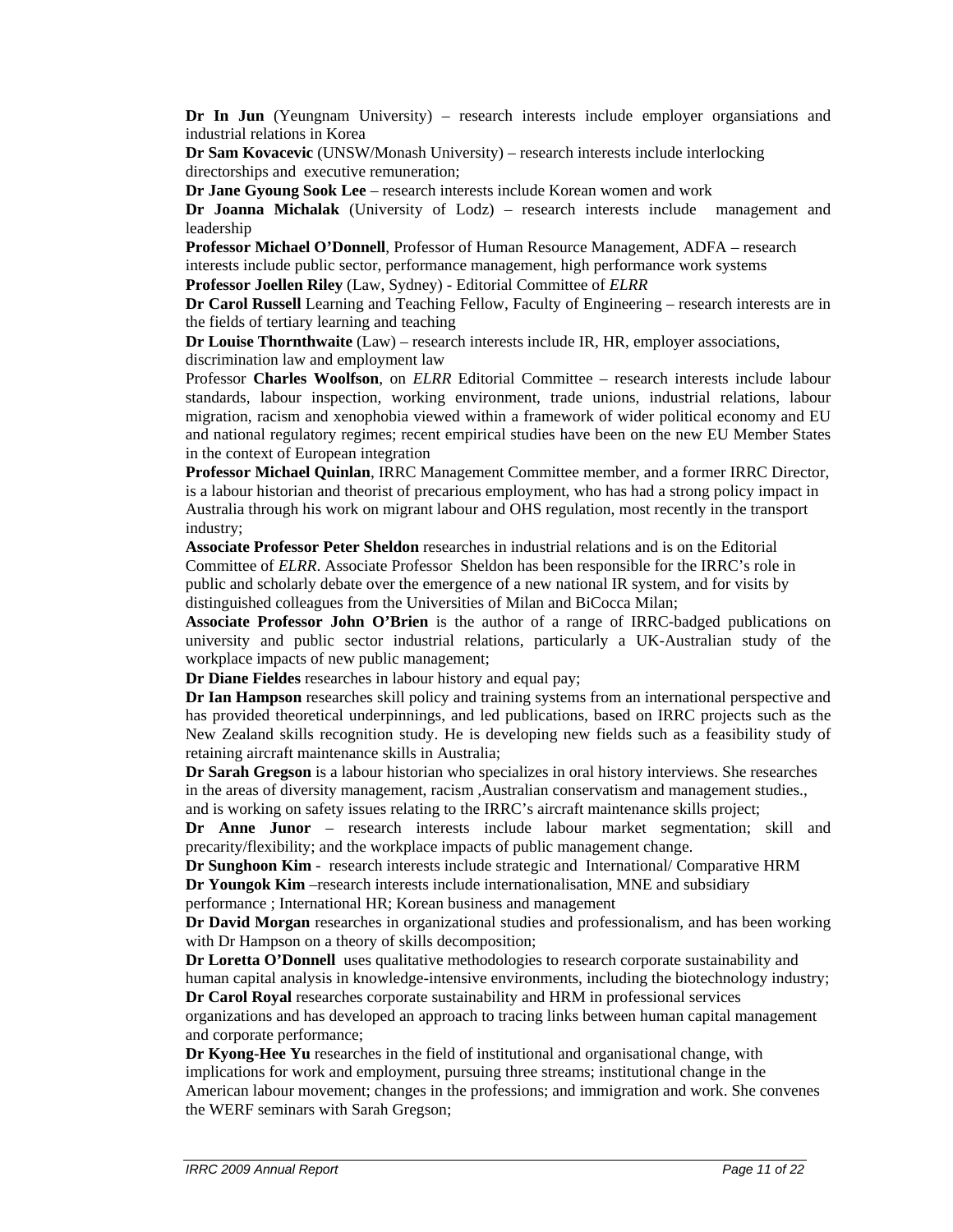**Janis Wardrop** is researching voluntary corporate governance reporting codes as an instance of institutional change in systems of regulatory capitalism;

**Tracy Wilcox** was the author of an early IRRC monograph. She researches in the fields of sustainability and social accountability, with a particular focus on the ethical implications of human resource management practices.

# **5. COMMUNITY SERVICE/OUTREACH**

In 2009 the IRRC met its community outreach objectives in several ways.

- o A One-Day Public Forum on 21 August, held in the Roundhouse at UNSW and jointly organized with the University of Western Sydney. Entitled *The Fair Work Act: Promises, Potential, Protections and Pitfalls*, this event continued the IRRC's role, begun by Peter Sheldon in 2008, of sponsoring a public forum at key stages of the IR reform process, bringing together academics and practitioners, and publishing the outcomes. The 2009 event, largely organised by IRRC Associate Alison Barnes (UWS) and Anne Junor, (IRRC0 was run as a low-cost forum, attracting 90 participants, and gaining very positive feedback. Some organisations, such as the ANF, sent several participants and used it as a training day. Academic papers from the conference were submitted for a special issue of *ELRR*, due to be published in 2010. Non-academic papers included one by Angela Zhang, from the NGO Asian Women at Work.
- o In 2009, IRRC Director Professor Michael Quinlan:
	- was appointed patron of the Workplace Tragedy Family Support Group, set up by widows and families of workers killed on the job in the construction industry, The support group was formally launched at a dinner in Sydney on Monday 28 April. The dinner coincided with Workers Memorial Day, a day that commemorates those killed at work (April).
	- was a keynote speaker and presenter of a second paper at the Safety in Action Conference, Victoria Division of the Safety Institute, Melbourne (April)
	- was a panellist at the SIA Safety Conference at Sydney Olympic Park, on OHS law harmonization (October) ;
	- was an invited speaker at a one-day symposium on Future Directions in OHS Research (ACT);
	- wrote a report for the SA Office of the Employee Ombudsman on home care and OHS;
	- Pprovided material to Unions Tasmania for a submission on the relationship between right of entry and safety provisions: the legislative Council voted 9-4 in favour of right of entry for safety inspections;
- o Deputy Director Anne Junor was a keynote speaker at the NSW PSA Women's conference 11 September: her paper, 'Sustaining Balance: Decent Work and Safe Transitions', was published online by the PSA. On 26 October, she was one of the hour-long anchors in an ABC Radio National Australia Talks, on older manual workers, injury risks and the right to work and an invited presenter/participant in a Round Table at Sydney University on 18 December on the outcomes of the 2008 Equal Pay Inquiry.
- o In the New Zealand Department of Labour, a final task of IRRC Associate Philippa Hall as head of the Pay and Employment Equity Unit was to edit and publish in CD format a practitioner toolkit for identifying under-specified service skills. This had been developed through a research contract between the Department and an IRRC team that included Anne Junor, Ian Hampson and Alison Barnes. Trialling this toolkit in the New Zealand community sector though work with the organization Workplace Wellbeing, IRRC Associate Celia Briar oversaw the production of an international web-based version of toolkit. The Judith Miller Research Fund provided financial support for this project.
- o Associate Professor Peter Kriesler (IRRC Management Committee member and Deputy Director of the Centre for Applied Economic Research) again organized the annual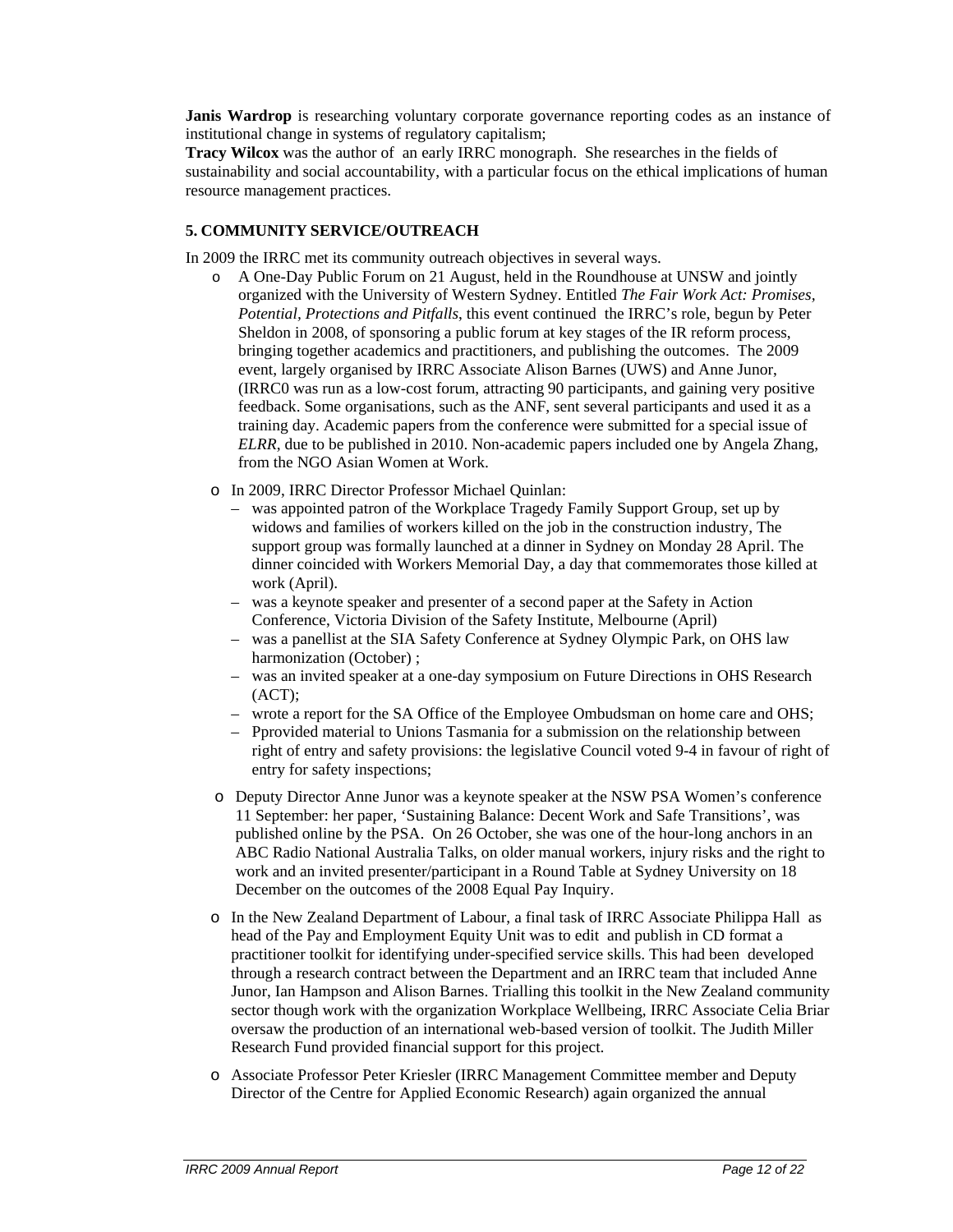conference of the Australian Society of Heterodox Economists and oversaw the publication of its refereed and non-refereed proceedings.

o In November 2009, IRRC Associate Peter Sheldon, with Dr Sunghoon Kim, organized site visits for a visiting delegation from KOWIN, the **Korea Innovation Workplace Centre**. This is a Government-funded subsidiary of the Korean Labour Institute providing consultancy services, mainly to small and medium enterprises on optimizing workplace practices, processes and work organization. The delegation included Dr Cheol-Bok Song, Manager Public Relations and Senior Researcher and Dr Sung sik Kim , Consultant, Manufacturing Sector. The site visits involved an all day visit to underground coal mine outside Sydney; a half day to St George Bank; and a half-day visit to the Roads and Traffic Authority Of particular interest to the IRRC was research evidence produced by KOWIN, of quantifiable links between workplace learning and productivity.

#### Judith Miller Fund

This fund, managed through the IRRC in memory of UNSW Alumna and teacher unionist Judith Miller, is administered by UNSW Foundation, to support the on-line dissemination of the Spotlight Skills Recognition Tool.

It comes in two parts:

*(a)* Prize

\$5,000 (\$1000 per year for 5 years) to be set aside for the Judith Miller Memorial Scholarship for the best Honours thesis proposal in the field of workforce diversity management.

Award conditional on proceeding into honours.

(Each cash prize of \$1000 to be given in two amounts at beginning of and midway through Honours year, and recipient to receive a certificate at ASB Awards Night)

To be administered through the School of Organisation and Management.

The first recipient will in 2010 use the Spotlight Skills identification Toolkit to possible unidentified skills of mothers with university degrees who have never been in paid work, and will test whether the inclusion of such skills in resumes might enhance employment prospects.

*(b)* Judith Miller Research Fund

\$15,000 – to be administered through the Industrial Relations Research Centre Purpose: to be spent at the discretion of the IRRC Director and Management Committee on projects designed to disseminate the Tacit Skills Recognition Tool developed by the IRRC. This money to be spent in New Zealand or Australia.

One potential use of this money will be to assist the building of a web-based version of the Spotlight skills identification tool, once it is more widely trialled in the community sector .

# **6. SEMINARS, KEYNOTE ADDRESSES 2009**

#### **6.1 IRRC SEMINARS AT UNSW**

IRRC Associates Kyoung-Hee Yu and Sarah Gregson had set up a Work an Employment Relations Forum (WERF) providing workshop-style colloquia within the School of Organisation and Management, and IRRC Associates participated in these :

**Michael Quinlan** presented a paper on "Researching the Health, Safety and Related Regulatory Effects of Changing Work Arrangements". on 24 March.

**John O'Brien** and **Anne Junor** presented a paper co-written with **Michael O'Donnell** on 'Welfare Wars: Public Service Frontline Absenteeism as Collective Resistance' on 20 April.

**Philippa Hall** presented a well-attended WERF/IRRC seminar held at UNSW on 14 October, on the topic: 'Advancing Pay and Employment Equity – NZ Reflections and Australian Prospects'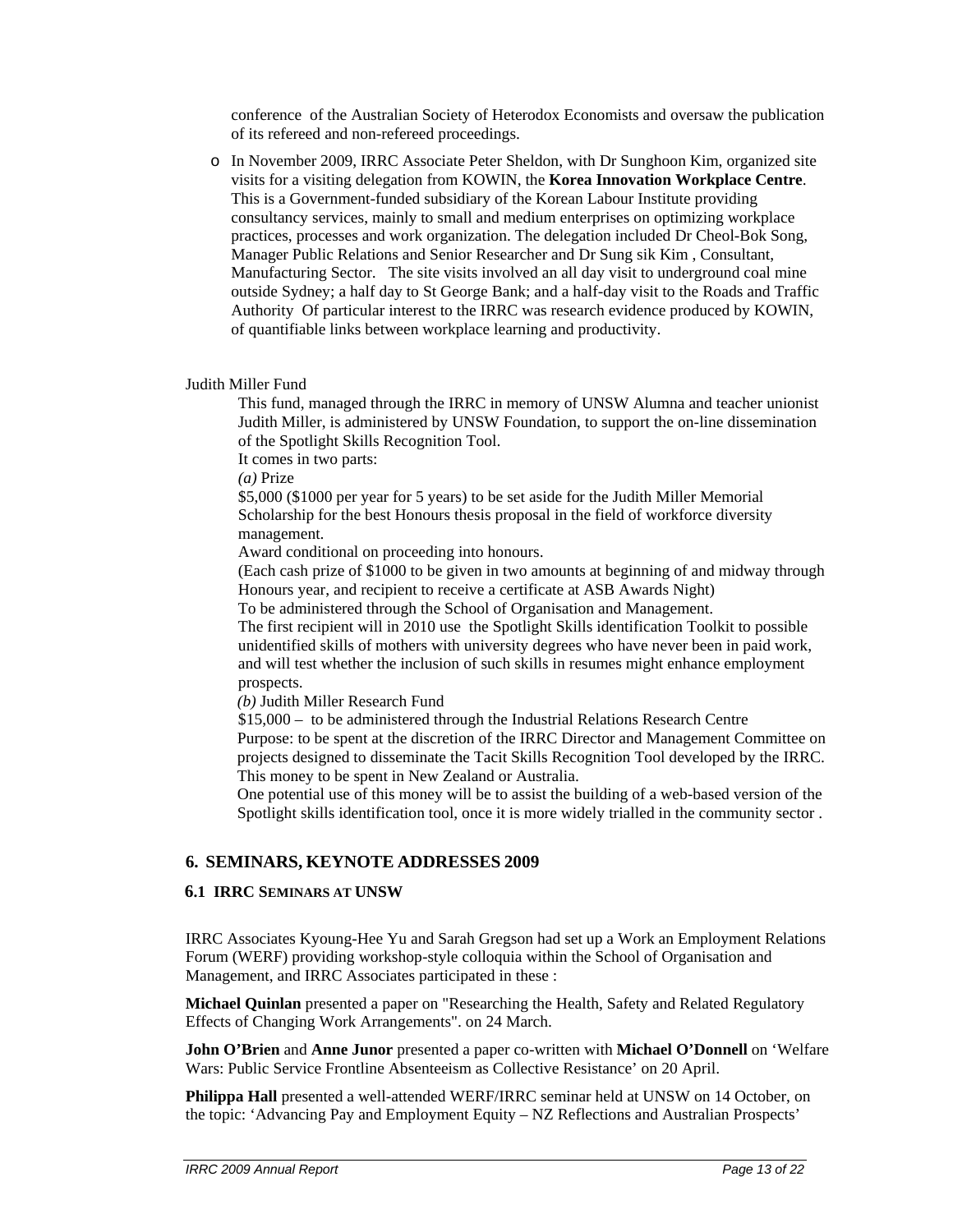(attendees included people from University of Sydney, UWS, government agencies, Barbara Pocock from UNISA, EOWA).

#### **6.2 ACADEMIC AND PROFESSIONAL SEMINAR PRESENTATIONS BY IRRC ASSOCIATES**

- **Groutsis, D**. and **Taksa, L.** (2009) 'Using Historical Perspective to Enhance Understanding of the Relationship Between Equal Employment Opportunity, Affirmative Action and Diversity Management', *Academic Association of Historians in Australian and New Zealand Business Schools (AAHANZBS) – Inaugural Conference*, University of Sydney, Australia, 15th December.
- **Junor, A.** (2009) Sustaining balance: Decent work and safe transitions, Keynote address to PSA Women's Conference, Sydney, 11 September
- **Riley, J**, 'Mutual Trust and Good Faith', *Australian Labour Law Association Sydney NSW Chapter Seminar*, Sydney Law School, 31 March 2009.
- **Riley, J**, 'Good Faith in Employment and Industrial Law', combined *College of Law, ANU, Australian Labour Law Association, and Industrial Relations Society of ACT seminar*, ANU, Canberra, 25 March 2009.
- **Riley, J**, 'Workplace Bargaining, the role of Fair Work Australia, and Industrial Action' NSW *Young Lawyers Annual One Day Seminar on Employment and Industrial Law*, Sydney, 28 February 2009
- **Riley, J**, 'Good faith: What will it mean for employers?' *Commercial Law Association Update on Federal Government Changes to Employment Law*, Sydney, 27 February 2009.
- **Russell, C**., and Spralja, Z. (2009) 'Beyond Exam Results: 3 years of student admission interviews for undergraduate engineering', Paper presented at the *Research in Engineering Education Symposium*. Retrieved from http://rees2009.pbworks.com/Program-with-Papers.
- Wills, S., Rosser, E., Devonshire, E., Leigh, E., **Russell, C**., and Shepherd, J. (2009) *Encouraging role based online learning environments by Building, Linking, Understanding, Extending: The BLUE Report*. Australian Learning and Teaching Council, Sydney.
- **Taksa, L.** (2009) 'Understanding and Changing Organisational Culture' in Keynote panel entitled, 'The Equity Opportunist in a time of workplace transformation, Equal Opportunity Practitioners in *Higher Education Association Conference: "Excellence for All: Social Inclusion in Higher Education"*, University of NSW, 3 December.
- **Taksa, L**. (2009) 'Industrial language making and gender: considering the history of nicknaming in the NSW railways', *Business and Labour History Group*, Sydney University, 11 November (2009)
- **Taksa, L**. (2009) 'Local transformations: historical research and heritage activism', Guest lecture for the *'Local Transformations' Course, Social Inquiry Major in the UTS BA Communications,* UTS, 22 October.
- **Taksa, L** ( 2009) Invited Introductory Speaker, Australian School of Business (ASB)/AGSM Lifelong Learning Series: 'Do women do leadership differently? with Air Commodore Margaret Staib, Senator Kate Lundy and KPMG representative Cath Ingram (Hosted by KPMG Canberra), 20 May.
- **Taksa, L**. and Kalfa, S., (2009) 'Meeting the Challenges of embedding Graduate Attributes', Australian School of Business, *UNSW Learning and Teaching Workshop and Seminar Program*, 11 June*.*

#### **7. MEDIA WORK, 2009**

IRRC Associates were regularly called by the Australian School of Business Media Unit or by journalists direct on to provide media commentary on topical issues relating to their expertise. A sample includes:

**Junor, A.** (2009) 'Gender dimension to financial crisis' (AFR 17 Feb) **Junor, A.** (2009) **'**Flexibility clauses and low-paid workers' (ASB media release 21 Sept)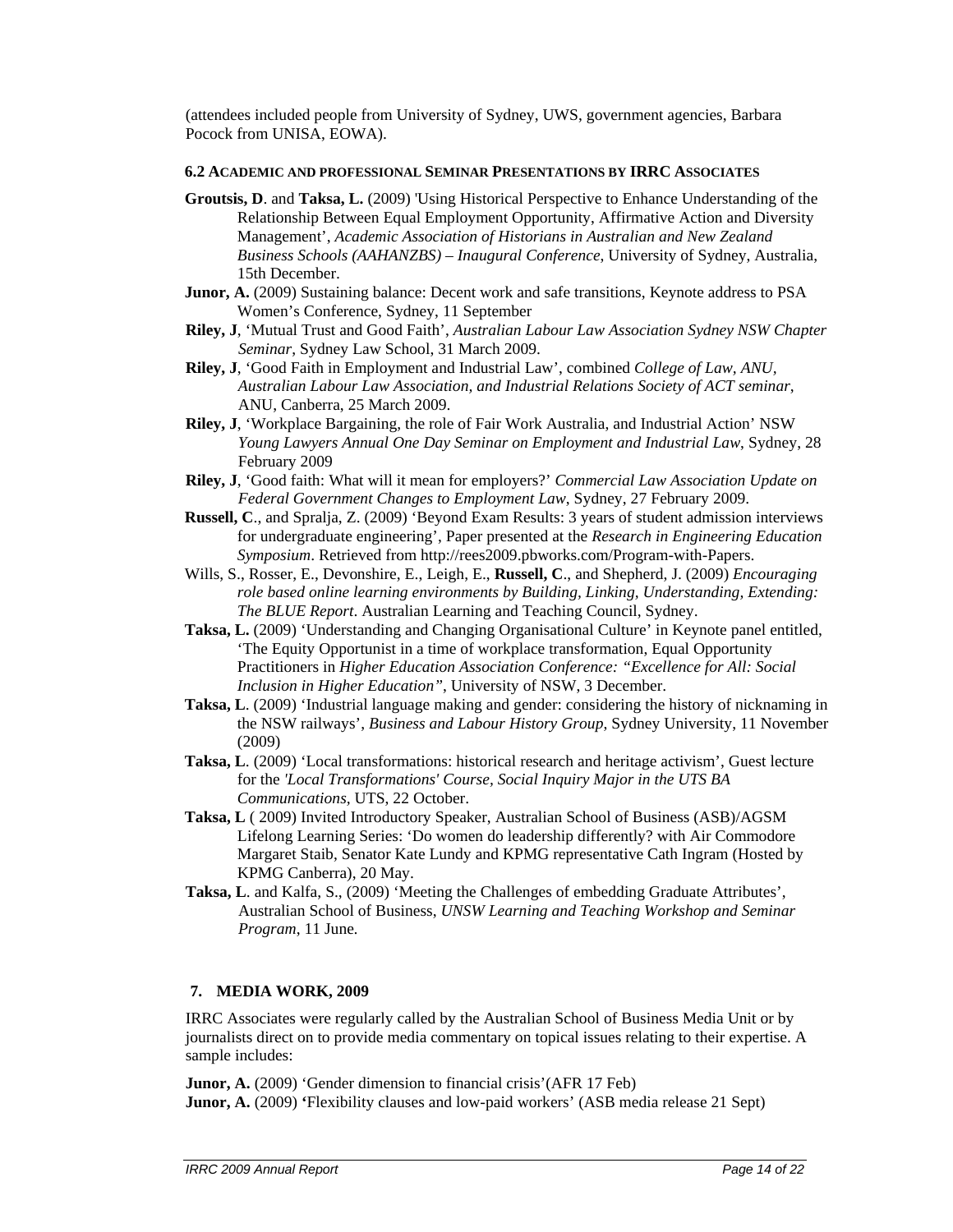**Junor, A.** (2009) Mature aged manual workers, (Studio anchor ABC RN *Australia Talks*, 26 Oct)

- **Junor, A.** (2009) Older manual labourers (BRW, Article of the Month award)
- **Junor, A. (**2009) Overcoming the gender pay gap (ASB media release 24 November)
- **Junor, A (2009)** Anchor person for ABC Radio National Australia Talks program on employment rights of older manual workers (26 September)
- **Kovacevic, S.** (2009) A spotlight on executive pay is timely (ASB Media Release Feb 27)
- **Kovacevic, S.** (2009) Time for decisive and sensible action on executive pay (ASB Media Release Feb 26)
- **Kovacevic, S.** (2009) Pay caps now law after US stimulus bill signed (ABC Business Today interview Feb 18)
- **Kovacevic, S. (2009)** 'Lost rewards, *HR Monthly*, August, 36-39.
- **Morris, A.** (2009) 'In defence of public housing despite Rosemeadow', *The Daily Telegraph*, 3 February.
- Nevile, J. and **Kriesler, P.** (2009) Banking confidence must be restored , 2 February.
- Nevile, J. and **Kriesler, P** (2009) Stimulus package needs more focus on demand-side initiatives , ASB press release, 2 September.
- **O'Donnell, L.** (2009) Interview, *Management Today* (July)**Royal, C**. (2009) ' A Burden Shared', BRW May 21st -27th, (2009)
- **Royal, C.** (2009) 'Happy Dividends', BRW, April 30th- June 3rd (2009)
- **Taksa, l., Hampson, I., Junor, A. and Barnes, A.** (2009) Gaps in Fair Work Legislation (ASB video)

# **8. CENTRE PUBLICATIONS AND PUBLICATIONS BY CENTRE ASSOCIATES 2009**

# **8.1 IRRC MONOGRAPHS**

Since its inception the Centre has published 62 monographs and 14 books (by arrangement with Allen and Unwin). *The Labour Heritage Register of NSW* produced by Lucy Taksa and Terry Irving with funding from NSW Government Heritage Assistance Program grants, originally published as Centre Monograph in 2002 is now contributing to the management of heritage assets across the state by municipal and state government authorities.

Centre monographs have in the past included a series of case studies on workplace change and more recently have been used to showcase the work of early career research students and staff. A policy of publishing honours and masters honours theses that have policy implications not only provide training for early career researchers but also provide practitioners with access to leading edge research. The Management Committee has decided to to conduct future publications through the Centre's SSRN page.

# **8.2** *THE ECONOMIC AND LABOUR RELATIONS REVIEW*

*The Economic and Labour Relations Review (ELRR)* is jointly produced by The IRRC and the Centre for Applied Economic Research. In 2009 its executive editors were Professor Michael Quinlan and Dr Anne Junor (School ofOrganisation and Management), and Associate Professors Peter Kriesler and Hazel Bateman (School of Economics), and its book review editors were Associate Professor Garry Barrett (School of Economics) and Dr David Morgan (School of Organisation and Management). Five of these six were also Associates of the IRRC.

In 2009, a contract was signed with Gale Cengage for online indexing, abstracting and full-text publication of ELRR, adding to the list of on-line publishers (Scopus, ProQuest, EBSCO, Informit). In 2009 a contract was also signed with the Copyright Agency ltd (CAL) for the receipt of royalties from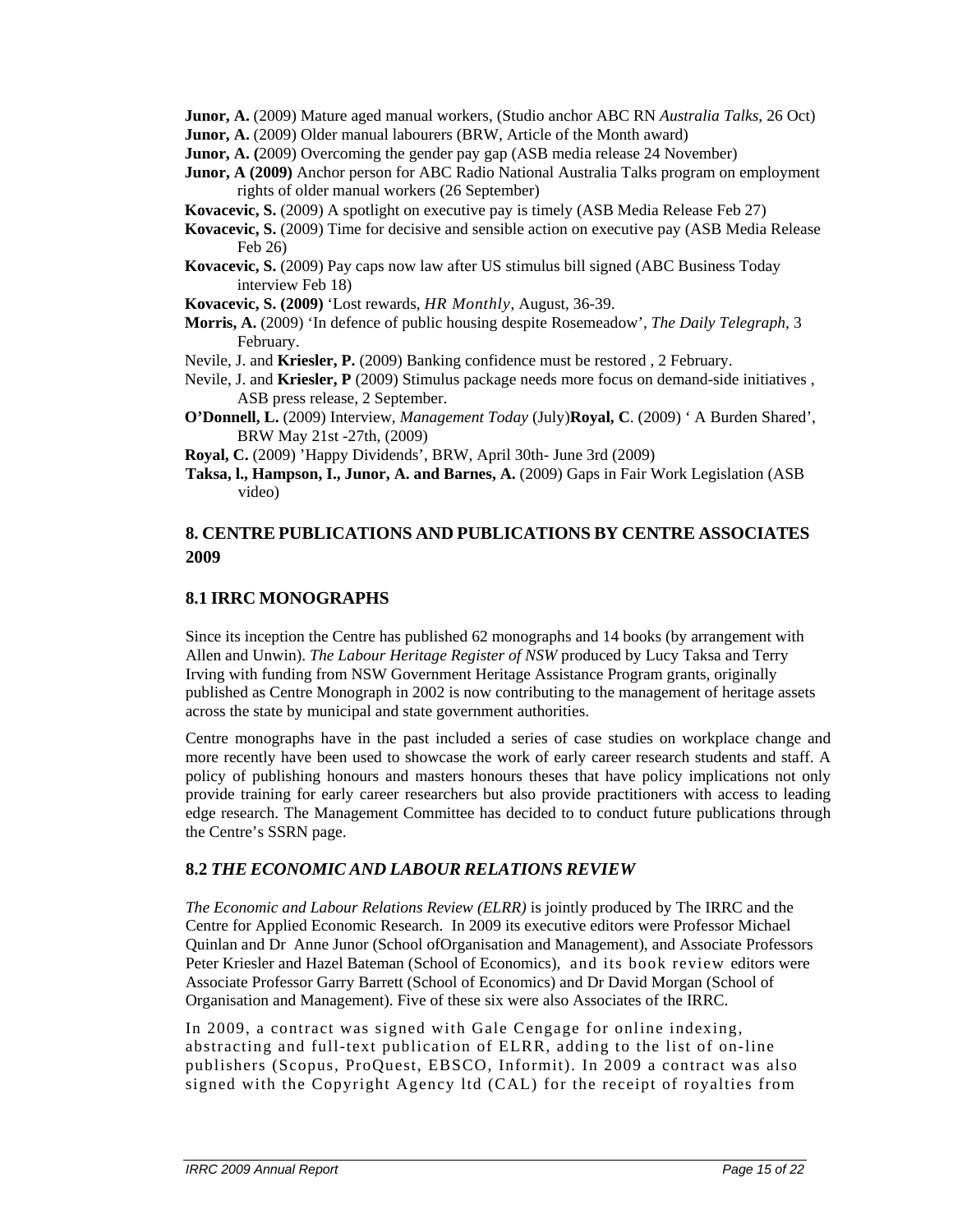reproduction of ELRR content. ELRR was afforded a B ranking in the ERA Business list.

In 2009, *ELRR* celebrated its twentieth anniversary*. T*two issues of *ELRR* were published in 2009. Volume 19(2) contained a symposium on the Global Financial Crisis, edited by Associate Professor Peter Kriesler. Volume 20(1) contained a 20th Anniversary article by Emeritus Professor Geoff Harcourt, sruveying 20 years of neoliberalism, and a symposium on rights and regulatory responsibility, edited by Professor Lucy Taksa.

# **8.3 COMMERCIAL PUBLICATION BASED ON IRRC RESEARCH**

New Zealand Department of Labour [Junor, A., Hampson, I., Hall, P. with Barnes, A., Smith, M., Piercy, G., Ogle, K.R. and Ewer, P.] (2009) Spotlight: A Skills Recognition Tool, Wellington, Department of Labour (published on CD with the Equitable Job Evaluation tool and the Job Evaluation Standard, incl 119 page Research Report).

# **8.4 PUBLICATIONS BY CENTRE ASSOCIATES 2009**

A complete list of IRRC Associates' publications for 2009 is included, in order to map the spread of expertise of Centre Associates. Most of the publications listed for 2009 were produced on the basis of research carried out within Schools. Those asterisked were based on research carried out as IRRC projects.

# **Theory, Methodology, Epistemology**

- **Cecez-Kecmanovic,** D. and, Nagm, F. (2009) 'Have you Taken your Guys on the Journey? An ANT Account of Information Systems Project Evaluation', *International Journal of Actor Network Theory and Technological Innovation*, 1(1), January-March, pp. 1-22.
- **Hall, R**. (2009). 'Evaluation', In Argyrous, G. (ed). *Evidence for Policy and Decision-Making.*  Sydney: UNSW Press.
- **Woolfson, C.** 2009, *The Labour Theory of Culture: A Re-examination of Engels' Theory of Human Origins*, London: Routledge and Kegan Paul. (First edition 1982).
- **Yu, K-H** (2009) "Institutional change and organizational form: Revisiting the relationship between ideas and structure." Paper presented at the *Annual Colloquium of the European Group for Organization Studies*, Barcelona, Spain.

#### **Economic, Labour Market and Industrial Relations Regulatory Contexts**

- **Kriesler, P.** (2009) 'The Current Financial Crisis: Causes and Policy', *Economic and Labour Relations Review*, 19(2), pp. 17 -26.
- **Riley, J**. (ed) and Howe, J. (2009) *Australian Standard of Employment Rights, Australian Institute of Employment Rights*, Hardie Grant Books: Victoria.
- **Riley, J.** (2009) 'From Industrial Arbitration to Workplace Mediation: Changing Approaches to Dispute Resolution' in Forsyth, A and Stewart, A (eds), *Fair Work: The New Workplace Laws and the Work Choices Legacy*, The Federation Press: Sydney, pp. 186-206.
- **Riley, J.** (2009) 'Commodifying sheer talent: perverse developments in the law's enforcement of restrictive covenants' in van Canaegem, W. and Arup, C. (eds), *Intellectual Property Policy Reform,* Edward Elgar: UK, pp. 267-284.
- **Riley, J**. (2009 edition) 'The Employment Contract: Rights and Responsibilities' in *Australian Master Workplace Relations Guide*, CCH: Sydney.
- **Riley, J**. (2009) 'Workplace Dispute Resolution under the Fair Work Act: Is There a Role for Private Alternative Dispute Resolution Providers?' *Australasian Dispute Resolution Journal*, 20(4), pp. 236-243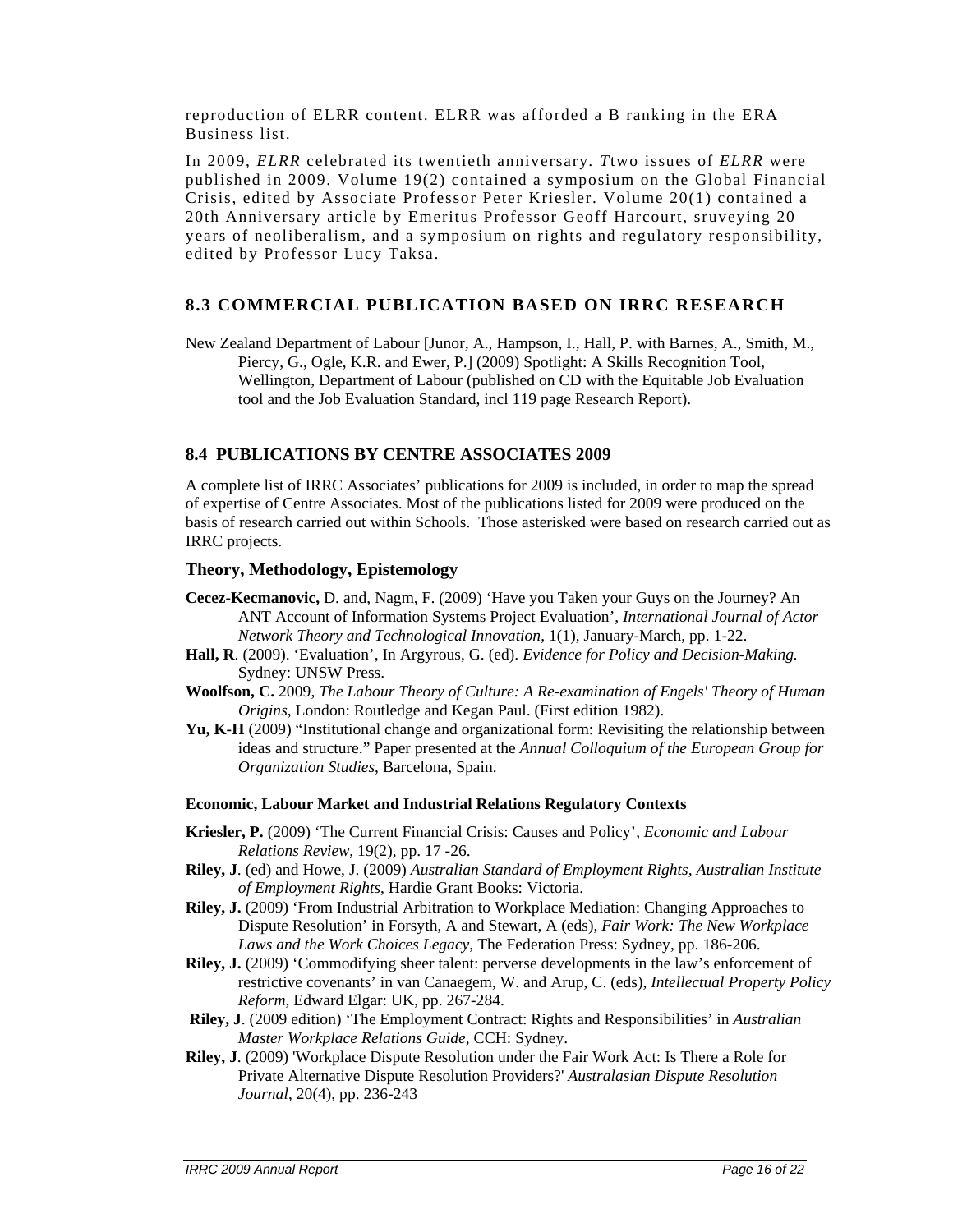- **Riley, J.** (2009) 'Transfer of Business Under the Fair Work Act' *Commercial Law Quarterly*, 23(2), pp. 15-22.
- **Riley, J**. (2009) 'The Boundaries of Mutual Trust and Good Faith' *Australian Journal of Labour Law*, 22(1), pp. 73-86.
- **Riley, J.** (2009) 'Bargaining in Good Faith', 94, *Precedent*, pp. 16-19.
- **Riley, J**. (April 2009) 'Good faith in employment relationships' 2 *The Debate: Good Faith and the Employment Relationships,* pp. 7-9 (by Australian Institute of Employment Rights).
- Office of Industrial Relations, *Review of the Banks and Bank Holidays Act 1912 (NSW)*, Discussion Paper released 29 June 2009 (**J. Riley**).
- **Riley, J,** 'Transfer of Business under the new Fair Work Act' *LexisNexis National Industrial Relations Law Conference*, Sydney, 16-17 June 2009
- **Riley, J,** 'Developments in Workplace Law', *Legal Studies State Conference 2009*, Sydney, 2 April 2009.
- \*Kallaste, E. and **Woolfson, C.** 2009, 'The Paradox of Post-Communist Trade Unionism: 'You can't want what you can't imagine', *Economic and Labour Relations Review*, 20th Anniversary Issue, Vol. 20, No. 1. pp. 93-110.

#### **Employer and Employee Associations and Strategy**

- **\* Barnes, A.** (2009), 'Trade unionism in Australia: A history from flood to ebb tide [Book Review]', *The Economic and Labour Relations Review*, 20(1), pp. 131-132.
- **\*O'Brien, J., Junor, A. and M. O'Donnell**(2009) From workplace relations to collective bargaining? Australia and New Zealand public sector employment relations. Paper presented at 15th World Congress of the International Industrial Relations Association, Sydney, August 24-27.
- **Sheldon, P.** (2009) 'Clients or members? Organisational Strategies of employer associations in Australia and Italy in response to industrial relations decentralisation', *Refereed Proceedings of the 15th World Congress of the International Industrial Relations Association (IIRA)*, Sydney 24-27 August, Sydney, with Francesco Paoletti and Raoul Nacamulli .
- **Sheldon, P. (2009)** 'Multi-plant capacity, employer strategy and industrial conflict in meat processing: Hormel, USA (1985-86) and Portland, Australia (1988-89), *Refereed Proceedings of the 23rd Conference of the Association of Industrial Relations Academics of Australia and New Zealand (AIRAANZ)*, 4-6 February, Newcastle NSW, with Patrick O'Leary.
- **Yu, K-H** (2009) "Linking Movement to Organization: Staff careers in the justice for janitors." Paper presented at the *Annual Meeting of the Labor and Employment Research Association*, San Francisco, USA.

#### **Labour history and labour heritage**

- **\*Gregson, S.** (2009) 'Women and children first? The administration of the Titanic Relief Fund, 1912-1959', *Legacies '09 conference*, Public Memory Research Centre, University of Southern Queensland, Toowoomba, 13-14 February.
- **\*Taksa, L**. (2009) 'Labor History and Public History in Australia: Allies or uneasy bedfellows?, *International Labor and Working Class History*, 76 (Fall): pp. 1-23.
- **\*Taksa, L**., (2009) 'New frontiers to a post-industrial future: shrines to the technology of the industrial past or simply twilight zones? Finding work and workers among the industrial relics', presented before the *11th National Labour History Conference: Labour History in the New Century*, Perth, 9-11 July.

#### **Labour Process, Work Organisation, Technological Change**

**Cecez-Kecmanovic, D.** and Janson, M., (2009) 'Groupware in the Workplace – Between Indoctrination and Emancipation', *Proceeding of the 6th Critical Management Studies Conference*, University of Warwick, UK, 13-15 July.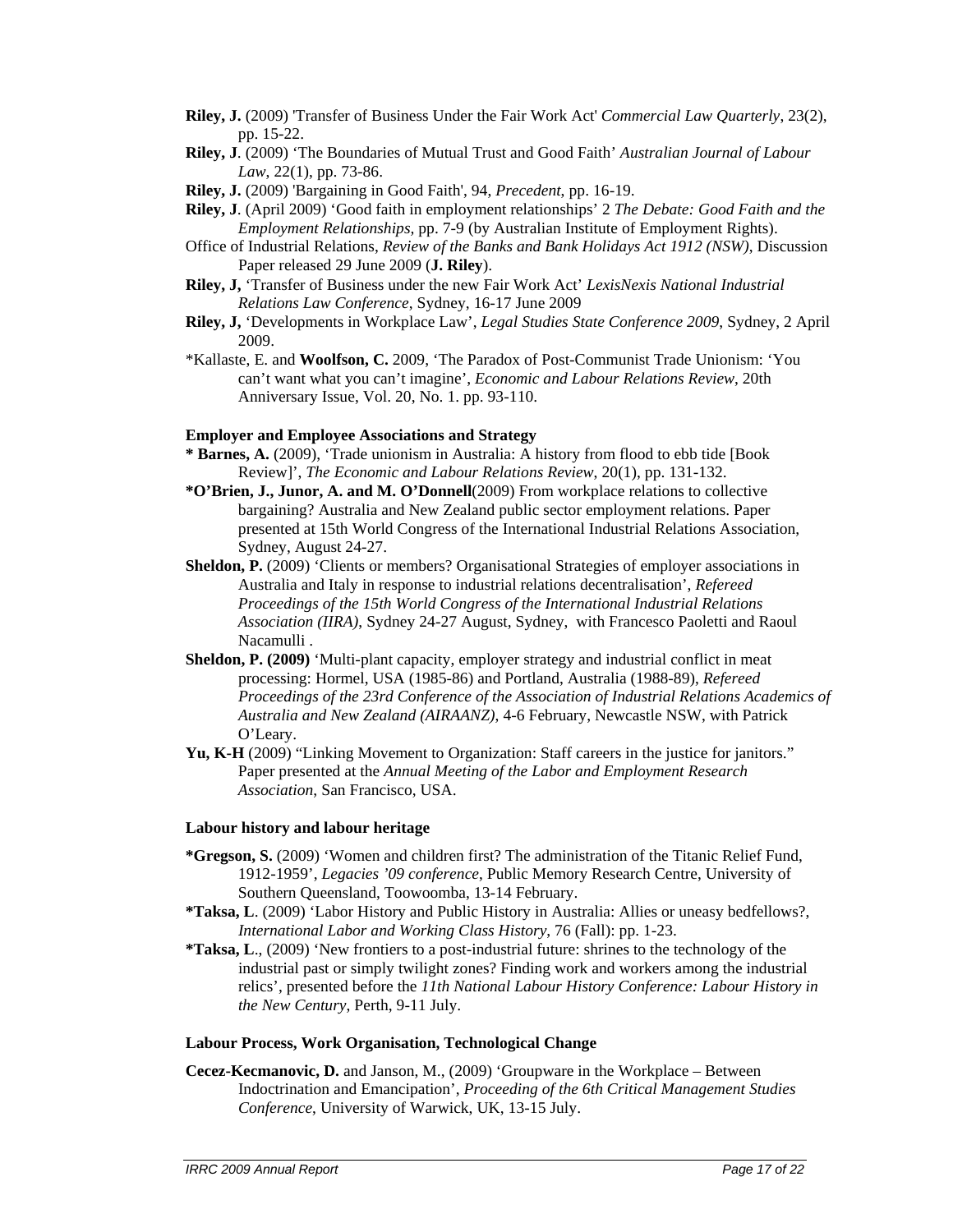- **Cecez-Kecmanovic, D**. and Janson, M., (2009) 'Micro-Emancipatory Practices in Information System Development', *Proceedings of the 17th European Conference on Information Systems*, ECIS 2009, Verona, Italy, 7-10 June.
- \*Jayawardana, A. and **O'Donnell, M.** (2009) 'Devolution, job enrichment and workplace performance in Sri Lanka's Garment Industry', Economic and Labour Relations RevIEw*,* 19 (2): 107-122.
- \*Morgan, D. (2009) 'Review Article 'New Technology at Work'", *Economic and Labour Relations Review*, 20(1), pp.123-128.
- **Woolfson, C**, Calite, D. and Kallaste, E. 2009, 'Employee "voice" and working environment in the New Member States: Translating policy into practice in the Baltic States', in D. Walters and T. Nichols (eds) Workplace Health and Safety - International Perspectives on Worker Representation, London: Palgrave/Macmillan. pp. 134-153.

#### **Knowledge Work and Management**

- **Cecez-Kecmanovic, D**. and Janson, M., (2009) 'Participatory and Emancipatory Information Systems Development: Principles, Practices and Pitfalls', Chapter 4, in C. Brooke (Ed.), *Critical Management Perspectives on Information Systems*, Elsevier Publishers: London, pp. 69-101.
- Nagm, F. and **Cecez-Kecmanovic, D**. (2009) 'Assessing the Business Value of IT Investments: Combining the Market and Organizational Perspective', *30th International Conference on Information Systems*, ICIS 2009, Phoenix, Arizona.
- Nagm, F. and **Cecez-Kecmanovic, D.** (2009) 'Understanding the Business Value of IT Investments from the Combined Macro/Micro views', *Proceedings of the 20th Australasian Conference on Information Systems*, ACIS 2009, Melbourne, Australia.
- **Royal, C**. (2009) 'Knowledge Acquisition in Investment Banking: Opportunities for HR Professionals', THE INTERNATIONAL JOURNAL OF KNOWLEDGE, CULTURE AND CHANGE MANAGEMENT, 8(11): 73-84.
- **Royal. C.** (2009) 'An Analysis of Leadership Development Gaps for Arts Executives in the not-forprofit sector', *5th European Conference on Management, Leadership and Governance*, 5th – 6th November, Hellenic American University, Athens Greece.
- **\*P.Sheldon., D. Morgan** and B. Gan (2009) 'Governance through Governments: Singapore's transfer of public sector management 'software' to China through joint ventures', in Y. Wang and P. Ramburuth (eds), *Thirty Years of China's Economic Reform: Institutions, Management, Organizations and Foreign Investment*, Nova Science Publishers, Hauppauge NY (forthcoming).

#### **Public policy, public sector management, not-for profit sectors**

- **\*Junor, A., O'Brien, J.** and **O'Donnell, M.** (2009) "Welfare Wars: public service frontline absenteeism as collective resistance" in *Qualitative Research in Accounting and Management,* 6(1/2): pp. 26-40.
- **\*Fairbrother, P., Junor, A., O'Brien. J., O'Donnell, M.** and Williams., G. (2009) State restructuring, labour market policies and 'depoliticised' agencies: Implications for work organisation, state employees and public sector unions in the United Kingdom and Australia, Invited Paper Presented at *The New World of Work*: 15th World Congress of the International Industrial Relations Association, Sydney, August 24-27.
- **Morris, A** . (2009) 'Urban justice and sustainability: comparing the situation of older renters in public housing to that of older renters in private rented accommodation in Sydney', *Local Environment: The International Journal of Justice and Sustainability*, 14 (5): 417-430.
- **Morris, A**. (2009) 'Living on the margins: Comparing older private renters and older public housing tenants in Sydney, Australia', *Housing Studies*, 24 (5): 697-711.
- **Morris, A.** (2009) 'Contentment and Suffering: the Impact of Australia's Housing Policy and Tenure on Older Australians', *Australian Journal of Social Issues*,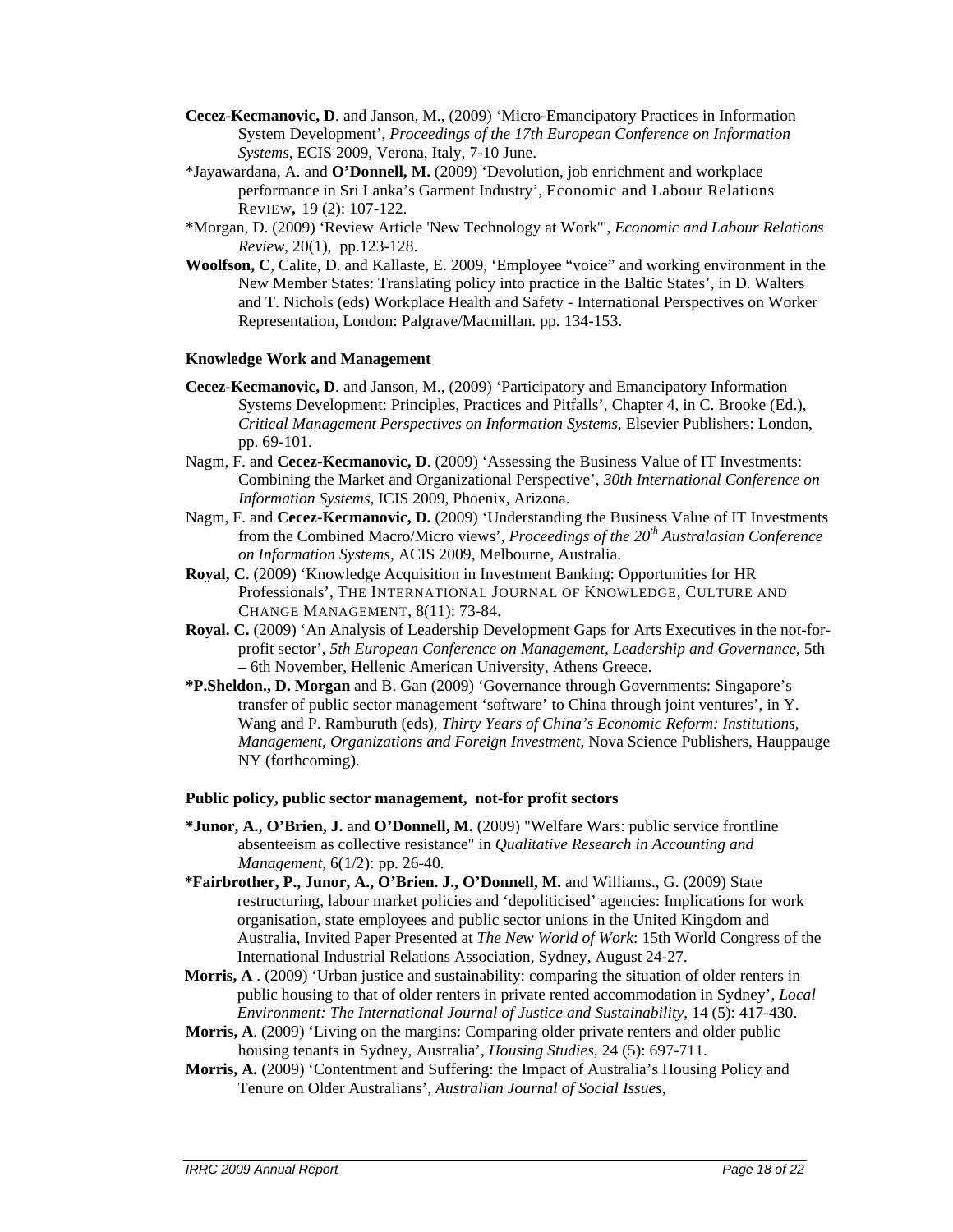Seelig, T., Thomson, A., Burke, T., Penniger, S. McNelis, S. and **Morris, A.** (2009) *Motivations of Investors in the Private Rental Market, Final Report*. Melbourne: Australian Housing and Urban Research Institute (94 pages).

#### **International HRM**

- H. Park, **Kim**, S. and W. Goo, W. (2009, June) Examining the Relationship Between HR Fit, Localization and Unionzation in China, 10th IHRM Conference, Santa Fe, New Mexico .
- D. Caprar and **Kim, S.** (2009 The Paradox of Countercultural HR: A New Perspective on the Localization of Human Resources Practices, Paper presented at ANZIBA Conference, Brisbane, Australia, April.
- **Kim, Y.** and Gray, S. (2009) 'An assessment of alternative empirical measures of cultural distance: Evidence from the Republic of Korea', Asia Pacific Journal Of Management*,* 26(1): 55- 74.

# **Governance, accountability and HRM:**

- **Kovacevic, S.** (2009) Disclosed: An exploration of board remuneration committee challenges. *Asia Pacific Journal of Human Resources*, 47(2): 201-218
- **S. Kovacevic** (2009) Butterflies and swans: Board interlocks in Australia's public companies. Proceedings of the Sixth International Critical Management Conference. 13-15 July, 2009, Warwick.
- **O'Donnell L**., Kramar R. and Dyball, M. (2009) "Human Capital Reporting: Should it be Industry Specific?" *Asia Pacific Journal of Human Resources*. 47(3).
- **O'Donnell, L**. (2009) Book Review: "Varieties of Capitalism: Corporate Governance and Employees" (2008) edited by S. Marshall and I. Ramsay, Melbourne University Press: Melbourne. *Asia Pacific Journal of Human Resource Management*, 47 (2): pp. 126-8.
- **Royal, C.** and **O'Donnell, L.** (2009) 'The business case for human capital metrics', in *Strategic Human Resources in Asia Pacific*, ed. J. Connell and S. Teo, Palgrave Macmillan.
- **Wilcox, T**. (2009) 'Positioning human resource management', *Twenty fifth EGOS Colloquium*, European Group for Organisational Studies, ESADE Busines School, Barcelona, Spain, July (2009)
- **\*Wilcox, T**.( 2009) 'Understanding human resource management legitimacy' *CESR Review*, Centre for Employment Studies Research, May 2009, Bristol Business School, Bristol UK **OHS and Risk Management**
- **\*C. Briar** (2009) Hidden Health Hazards In Women's Work, Paper Presented In The Societies And Cultures Seminar Series, Waikato University, 25 September.
- **\*C. Briar** (2009) *Hidden Health Hazards in Women's Work*, Dunmore Publishing, Wellington.
- **Quinlan, M**., Bohle, P. and Pitts, C. (2009) 'Time to call it quits? The safety and health of older workers ', *International Journal of Health Services*, 40(1): 23-41.
- **Quinlan, M**. (2009) 'Community campaigns, supply chains and protecting the health and wellbeing of workers: Examples from Australia and the USA', *American Journal of Public Health*, forthcoming. (with R Sokas).
- **Quinlan, M.** and R. Johnstone (2009) 'The implications of de-collectivist industrial relations laws and associated developments for worker health and safety in Australia, 1996-2007', *Industrial Relations Journal* .
- **Quinlan, M**. and Bohle, P. (2009) 'Overstretched and Unreciprocated Commitment: Reviewing Research on the Occupational Health and Safety Effects of Downsizing and Job Insecurity', *International Journal of Health Services*, 39(1): 1-44.
- **M.Quinlan** and S. Toh (2009) Safeguarding the global contingent workforce? Guestworkers in Australia, *International Journal of Manpower*
- **Sheldon, P.** (2009) 'Mechanisation for workers' health? Silicosis, employers and the demise of Sydney's Rockchoppers' Union, 1908-18', *Labour History*, 97(November): 13-35.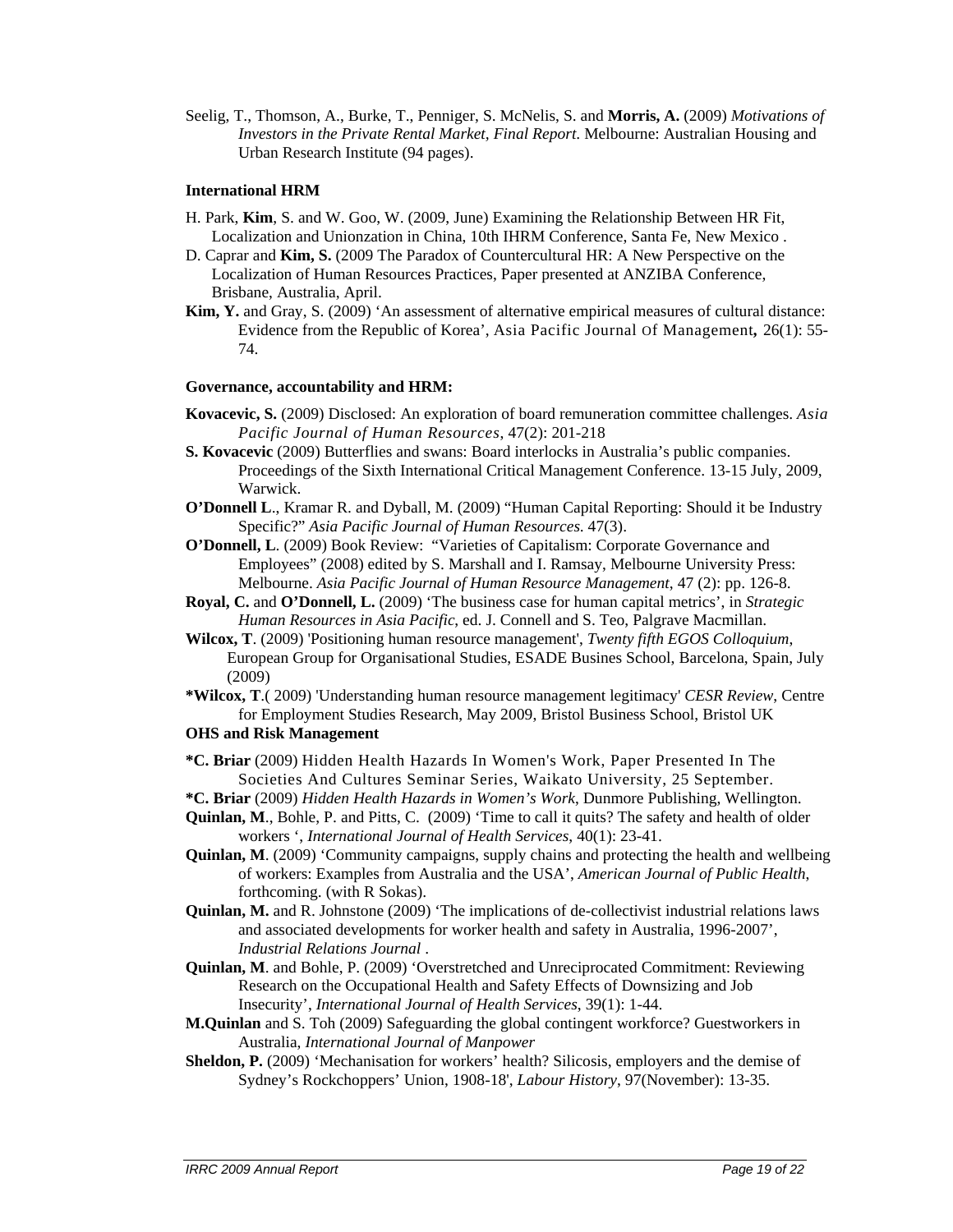**Taksa, L**. (2009) 'Intended or unintended consequences? a critical reappraisal of the Safety First Movement and its non-union safety committees', *Economic and Industrial Democracy*, 30(1): pp. 9-36.

#### **Skill development and recognition**

- Nagm, F., **Cecez-Kecmanovic, D**. and Kennan, M. (2009) 'IS Project Evaluation Methodology Science or Art?' *Proceedings of the 17th European Conference on Information Systems*, ECIS 2009, Verona, Italy, 7-10 June.
- **\*Hampson, I, Junor, A. and Barnes, A.** (2009) **'**Articulation work skills and the recognition of competence in Australian call centres', *Journal of Industrial Relations*, 51(1), pp. 45-58 (with A. Junor and I. Hampson).
- **\*Junor, A., Hampson, I.** and Smith, M. (2009) 'Valuing skills: Helping mainstream gender equity in the New Zealand state sector', *Public Policy and Administration*, 24 (2), pp. 191-207.
- **\*Junor, A., Hampson, I. and Barnes, A**. (2009) 'Beyond emotion: Interactive service work and the skills of women', *International Journal of Work Organisation and Emotion*, 2(4), pp. 358-373.
- **\*Junor, A., Hampson, I.** and Ogle, K.R. (2009) 'Vocabularies of skill: The Case of care and support workers', in S. Bolton and M. Houlihan (eds) *Work Matters*, UK: Palgrave, pp. 197-215.
- **\*Junor, A.,** Gatta, M., **Hampson, I**. and **Taksa, L.** (2009) 'Reducing segmentation by recognising skills of experience?' Paper presented at *30th Annual Conference of the International Working Party on Labour Market Segmentation*, Tampere, Finland, 3-5 September.
- **\*Hampson, I.** and **Junor, A.(**2009) ''Employability' and the substance of soft skills', Paper Presented to the *International Labour Process Conference*, Edinburgh, April 6-8.
- **\*Hampson, I**. and **Morgan, D**, (2009) 'Institutional Decomposition in Work Competence Policy: A New Permanent Revolution?: The Case of Australia', Paper Presented to the *International Labour Process Conference*, Edinburgh, April 6-8 .
- **L. O'Donnell** (2009) "Creation of a curriculum map for executives in the not-for-profit arts sector", Conference paper for the 5th European Conference on Management, Leadership and Governance, Hellenic American University, Athens, Greece, 5-6 November.
- **\*Russell, C.** (2009) 'A systemic framework for managing e-learning adoption in campus universities: individual strategies in an institutional context.' *ALT-J Research in Learning Technology*, 17(1): 3-19.
- **\*Russell, C**. (2009) 'All hands on deck: CREWED for technology-enabled learning.' Paper presented at *the In dreams begins responsibility - choice, evidence, and change - 16th International Conference of the Association for Learning Technology*; Manchester, UK; Retrieved from http://handle.unsw.edu.au/1959.4/40089
- Kalfa, S. and **Taksa, L**. (2009) 'Cultural capital in business and higher education', presented before the *9th EURAM (European Academy of Management) Conference*, 11-14th May 2009, Liverpool University.

#### **Supply chains, downsizing and new work relationships**

- Beverakis, G., Dick, G., and **Cecez-Kecmanovic, D**. (2009) 'Taking Information Systems Business Process Outsourcing Offshore – The Conflict of Competition and Risk', *Journal of Global Information Management*, Vol 17( 1), pp. 32-48.
- **Woolfson, C.** 2009, 'Labour Migration, Neo-liberalism and Ethno-politics in the New Europe: The Case of Latvia'*, Antipode: A Journal of Radical Geography*, Vol. 41. No. 5, pp. 952-982.
- **Woolfson, C.** 2009, 'Where state power and opposition collide: Discourses of labor protest in a new market economy' in M. Huspek (ed) *Oppositional Discourses and Democracies*, London: Routledge. pp.60-81.
- **Yu, K-H** and Levy, F. (2009) "Offshoring of Professional Services: The case of diagnostic radiology." Paper presented at the *British Journal of Industrial Relations Symposium on Government Regulation of Occupations*, London, UK.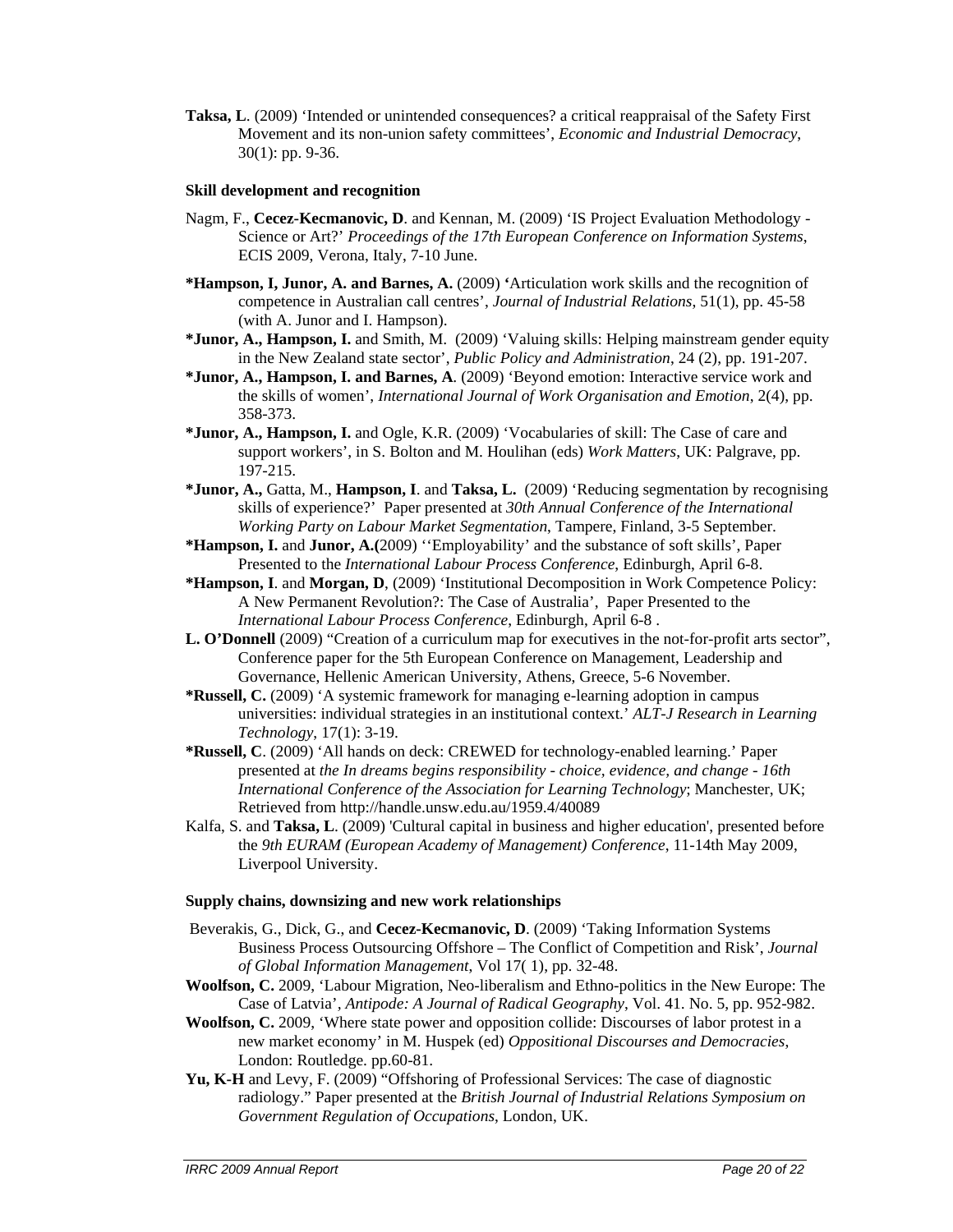#### **Diversity and participation– Gender, class, migration, youth/age**

- **Cecez-Kecmanovic, D**. , Kennan, M. , Hall, D. And Nagm, F. (2009) 'Youth Participation in a Government Program: Challenges in E-Democracy', *Proceedings of the 20th Australasian Conference on Information Systems*, ACIS 2009, Melbourne, Australia.
- **Bateman H.** and J Piggott (2009), 'Labour force participation of older workers in Australia and Japan: a tale of two pension systems', in Corbett, Daly, Matsushige and Taylor (eds), *Laggards and Leaders in Labour Market Reform: Comparing Japan and Australia*, Routledge: UK, pp. 157-179.
- **Groutsis, D**. and **Taksa, L.** (2009), 'Managing cultural diversity: antecedents, problems and prospects for ethnicity and gender a work' in *Managing Diversity in Australia: Theory and Practice*, ed. G.Strachan, E. French and J.Burgess, McGraw Hill: Australia.
- **Groutsis, D**. (2009), 'Recruiting Migrant Nurses to Fill the Gaps: The contribution of migrant women in the nursing care sector in Greece', *Journal of International Migration and Integration*, 10(1): pp. 49-65.
- **Groutsis, D**. (2009) 'What the labour market needs and what labour migrants want regarding essential labour migration: The case of Greece and Australia', *4th International Conference on Interdisciplinary Social Science*, University of Athens, Greece, 11th July.
- **Groutsis, D.** and **Taksa, L.** (2009), 'Considering the convergence and decoupling of multiple identities in the workplace: lessons for diversity management?', *4th International Conference on Interdisciplinary Social Science*, University of Athens, Greece, 11th July.
- **\*Junor, A.,** Hammond, S., and **Taksa, L.** (2009) 'Forward with (Gender Pay) Fairness?', In Lewer, J., Ryan, S. and Macnell, J. (2009) *Proceedings of the 23rd Conference Association of Industrial Relations Academics of Australian and New Zealand (AIRAANZ) Conference: Labour, Capital and Change*, Vol. 1, Refereed Papers (conference CD: ISBN: 978-0- 9806085-1-9).
- **\*Junor, A.** (2009)Review of L. Vosko, M. MacDonald and (. Campbell (eds) (2009) *Gender and the Contours of Precarious Employment*, Routledge, London, *Economic and Labour Relations Review* 21(1), pp. 133-138.
- North-Samardzic, A. and **Taksa, L**. (2009) 'Equity, women managers and gender culture in Australia's finance sector', paper presented before the *Equal Opportunity International Conference*, University of the Bosphorus, Istanbul, Turkey, 16 July (2009)
- **Taksa, L.** (2009) 'Aspects of social justice in Australia: Rights, diversity, responsibility', *Economic and Labour Relations Review*, 20( 1): pp. 7-12.
- **Taksa, L.,** and **Groutsis, D**. (2009) 'The convergence and decoupling of multiple identities in the workplace: Lessons for diversity management?' presented at the *4th International Conference on Interdisciplinary Social Sciences*, University of Athens, Greece, 8-11 July.
- **Woolfson, C.** and Sommers, J., (forthcoming) "Trajectories of entropy and "the Labour Question": The Political economy of post-communist migration in the New Europe", *Debatte: Journal of Contemporary Central and Eastern Europe*, vol. 16( 1), pp. 53-69